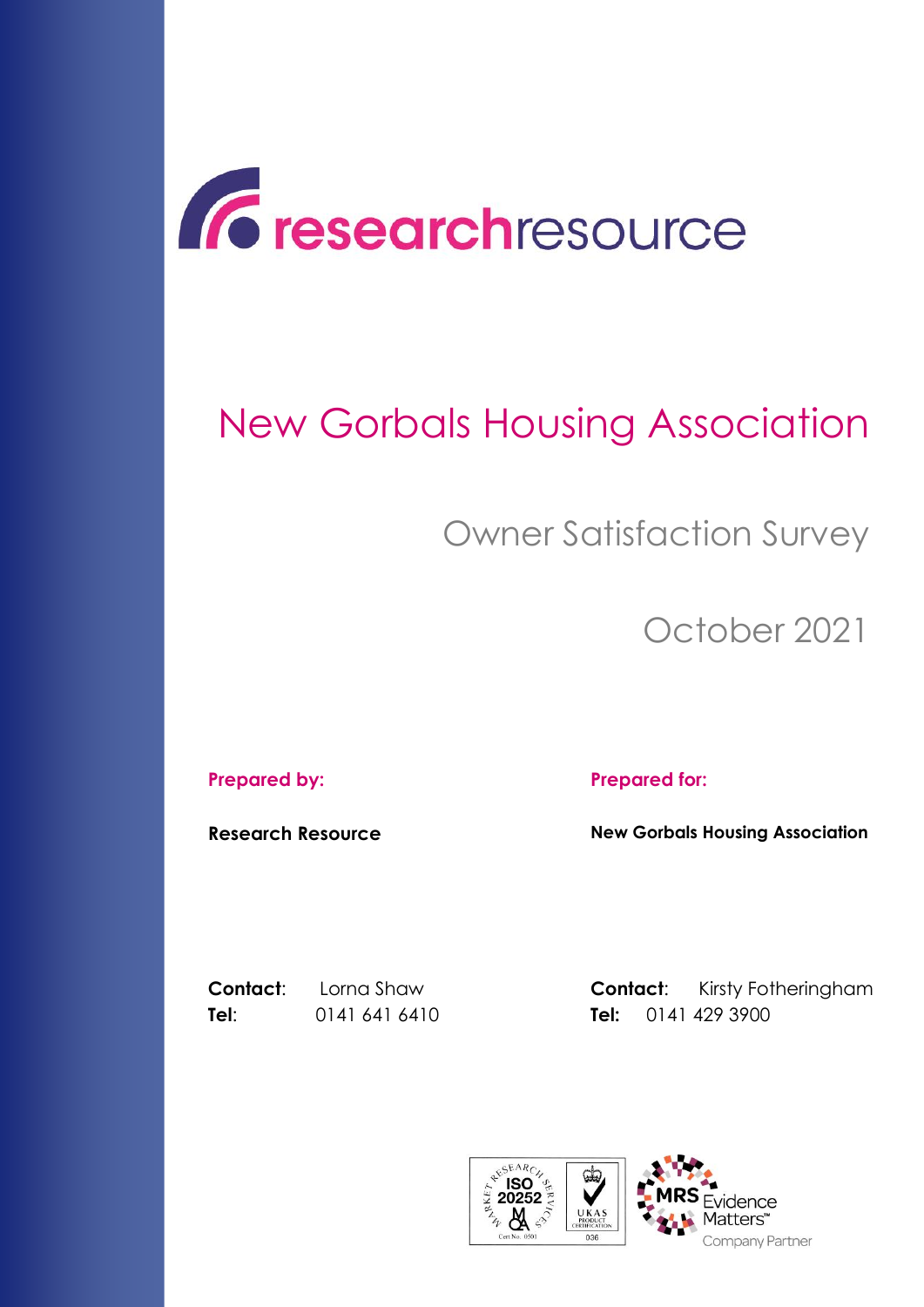

Report written by: Rosemary Stafford

RStafford.

Date: 16/09/2021

Reviewed by: Elaine MacKinnon/ Lorna Shaw

Filiaire Mes - Goma A Ja

Date: 16/09/2021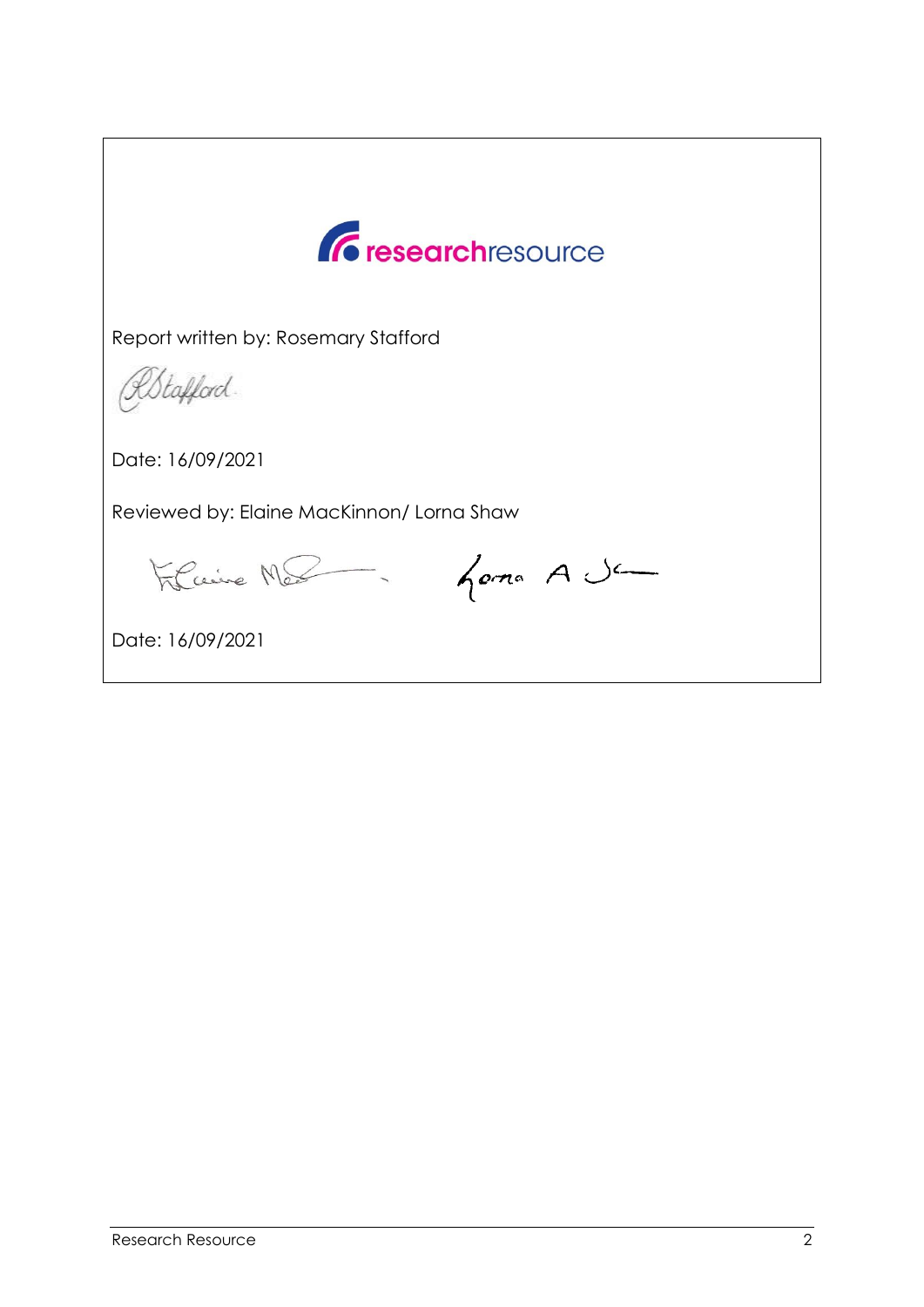## **New Gorbals Housing Association**

### Owner Satisfaction Survey 2021

### **Contents**

| $\mathbb{L}$                                 |                                                                                                                                    |  |
|----------------------------------------------|------------------------------------------------------------------------------------------------------------------------------------|--|
| 2.<br>2.1<br>2.2<br>2.3<br>2.4<br>2.5<br>2.6 |                                                                                                                                    |  |
| 3.<br>3.1                                    | Satisfaction with the factoring services provided by New Gorbals (Q1)  9                                                           |  |
| 4.<br>4.1<br>4.2<br>4.3<br>4.4<br>4.5        | Preferred method of communicating with New Gorbals HA (Q4)  12                                                                     |  |
| 5.<br>5.1<br>5.2<br>5.3                      | Satisfaction with neighbourhood as a place to live (Q8)14<br>Satisfaction with New Gorbals's contribution to the management of the |  |
| 6.<br>6.1                                    |                                                                                                                                    |  |
| 7.<br>7.1<br>7.2                             | What could New Gorbals do to improve their overall service (Q15)  19                                                               |  |
| 8.<br>8.1                                    | Satisfaction with New Gorbals during the pandemic (Q16/17) 20                                                                      |  |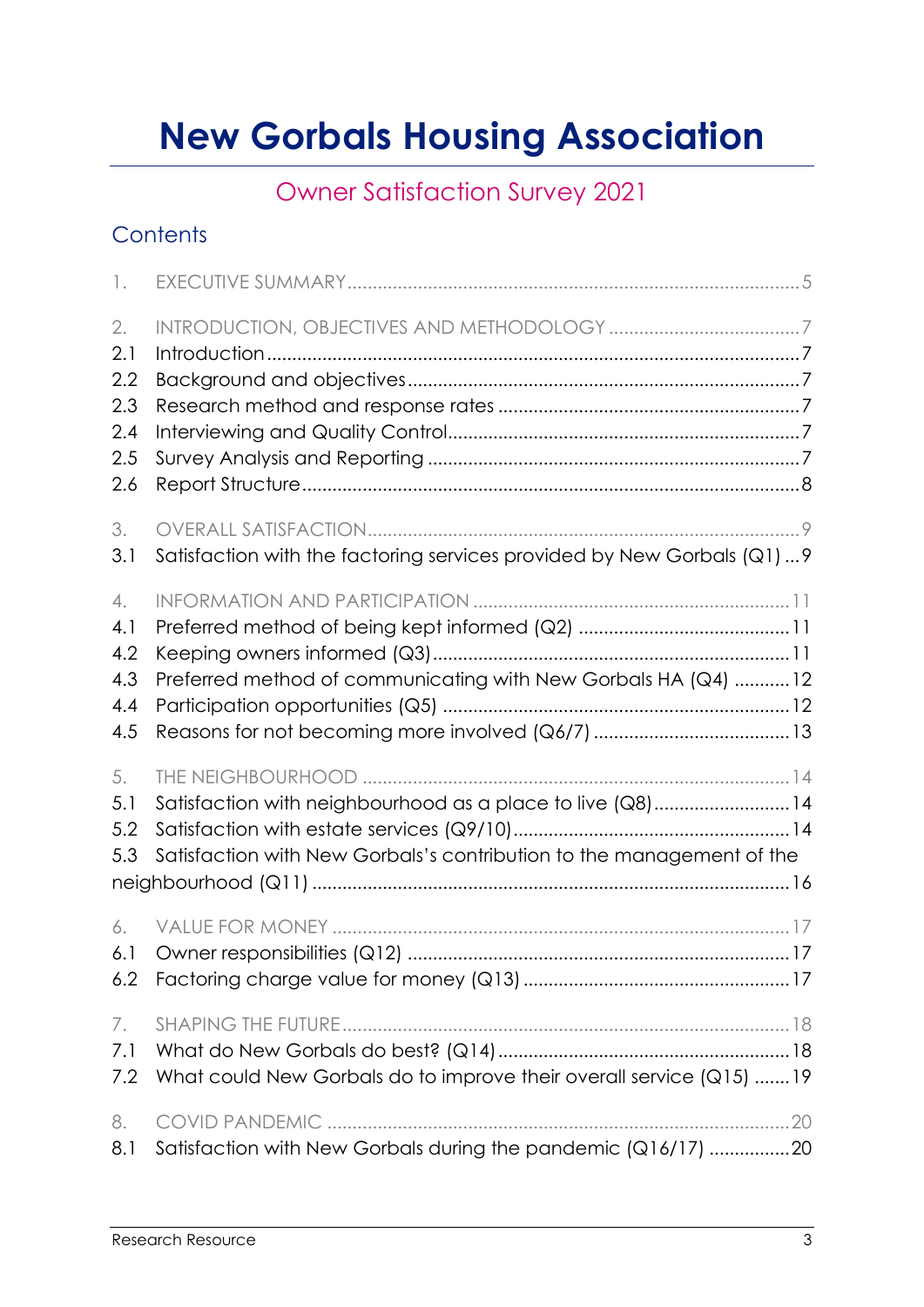| 8.2 Being kept informed during the pandemic and improvements |  |
|--------------------------------------------------------------|--|
|                                                              |  |
|                                                              |  |
|                                                              |  |
|                                                              |  |
|                                                              |  |
|                                                              |  |
|                                                              |  |

APPENDIX 1: QUESTIONNAIRE APPENDIX 2: TECHNICAL REPORT SUMMARY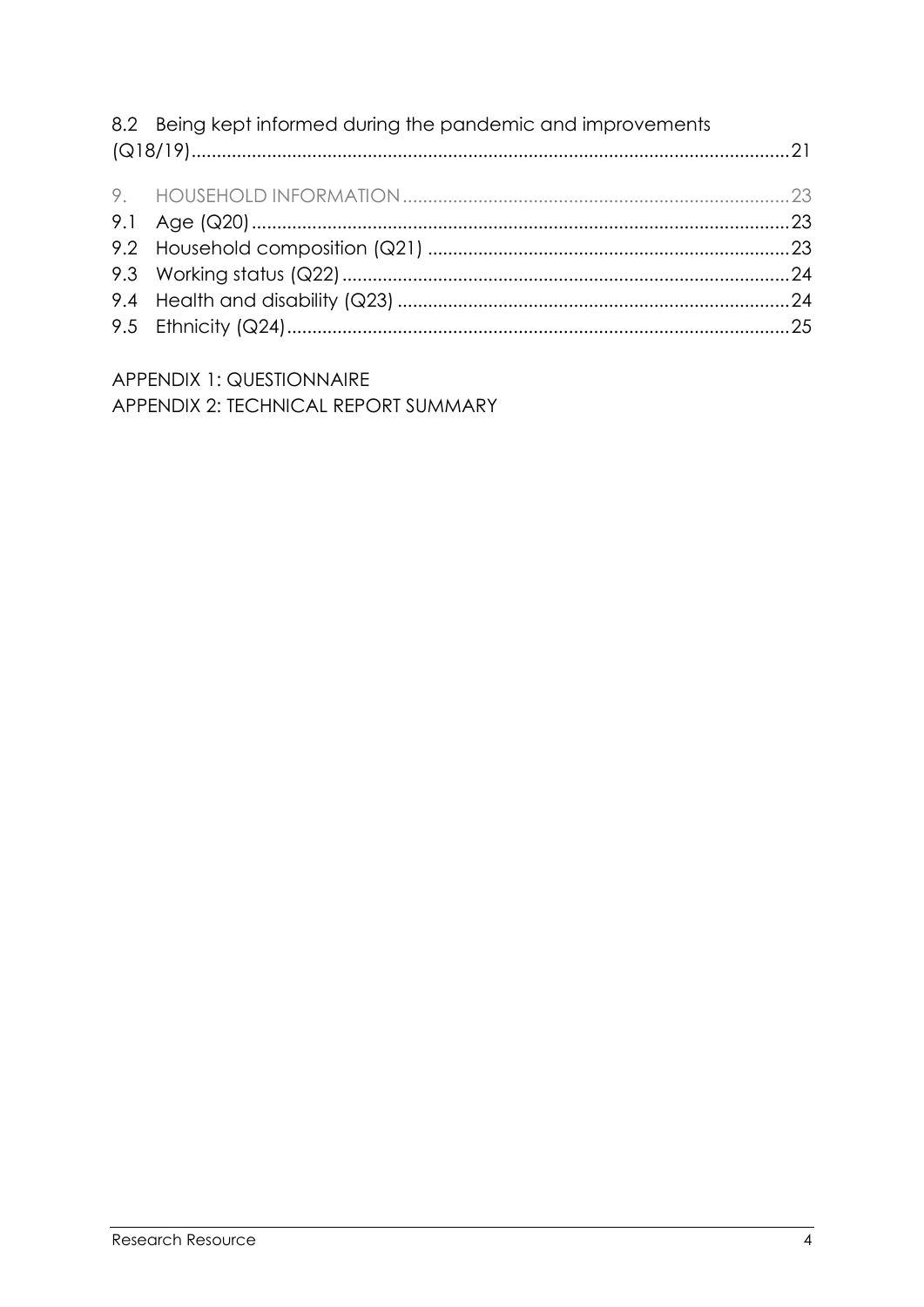### <span id="page-4-0"></span>**1. EXECUTIVE SUMMARY**

### **INTRODUCTION**

- New Gorbals Housing Association commissioned Research Resource to carry out an owner satisfaction survey on their behalf.
- 211 interviews were carried out with New Gorbals Housing Association's factored owners in order to assess satisfaction with the Association and the services it provides.
- $\blacksquare$  The survey was undertaken utilising a telephone methodology.
- 211 interviews provide data accurate to +/-5.4% for owners.
- This provides robust data upon which the Association can be confident about making decisions.
- This executive summary highlights the key findings from this programme of research.

### OVERALL SATISFACTION

| <b>Scottish Housing Regulator indicator (Owners only)</b>                                                                                                                             |      |      |      |                                   |
|---------------------------------------------------------------------------------------------------------------------------------------------------------------------------------------|------|------|------|-----------------------------------|
|                                                                                                                                                                                       | 2014 | 2018 | 2021 | <b>Scottish</b><br><b>Average</b> |
| Q1 Taking everything into account, how<br>satisfied or dissatisfied are you with the<br>factoring services provided by New Gorbals<br>Housing Association? (% very/ fairly satisfied) | 70%  | 75%  | 74%  | 65%                               |

### KEY FINDINGS

- Just under three quarters of owners (74%) stated that they were very or fairly satisfied with the factoring services the Association provides compared to 13% who were very or fairly dissatisfied and 13% who were neither satisfied nor dissatisfied. The main reasons given for dissatisfaction were about the area being messy or problems with litter or bins and regarding a lack of communication from the Association.
- Ust under half of owners said they preferred to New Gorbals to use letters to keep them informed about services generally and 45% preferred to be kept informed via newsletters. A further 33% of owners preferred the Association to keep them informed via email.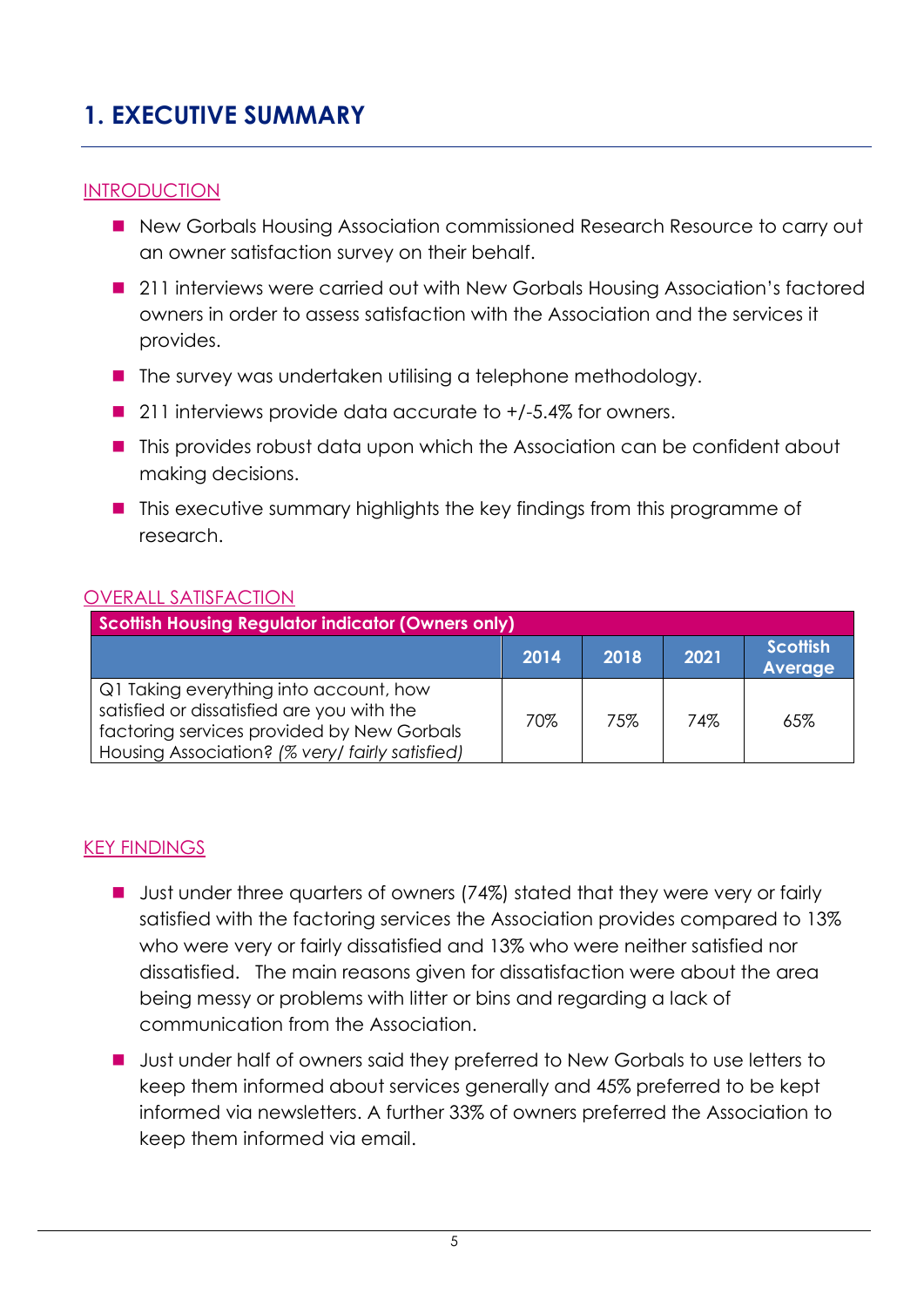- In terms of participation activities, owners were most likely to be aware of joining resident groups (46%), the Association's Management Committee (43%) and participating in focus groups (28%). On the other hand 45% were not aware of any participation activities.
- Just under 7 in 10 owners (69%) were not interested in any participation activities. On the other hand, 16% were aware they could join a resident group, 11% were aware they can take part in repairs satisfaction surveys or mini surveys and 10% were aware they can participate in occasional focus groups.
- The vast majority of owners (83%) believed New Gorbals does enough to get residents involved.
- Over 8 in 10 respondents (84%) were very or fairly satisfied with the Association's contribution to the management of the neighbourhood they live in compared to 10% who were neither satisfied nor dissatisfied and 7% who were very or fairly dissatisfied.
- The vast majority of owners were aware of their responsibilities as an owner under their Deed of Condition (94%).
- Over 6 in 10 owners said the factoring charge for their home represented very good or good value for money compared to 20% who said it was neither good nor poor value and 18% said it was very poor or poor value for money.
- Just under 7 in 10 respondents (69%) were either very or fairly satisfied with New Gorbals during the covid pandemic over the last year, 22% who were neither satisfied nor dissatisfied and 9% were very or fairly dissatisfied.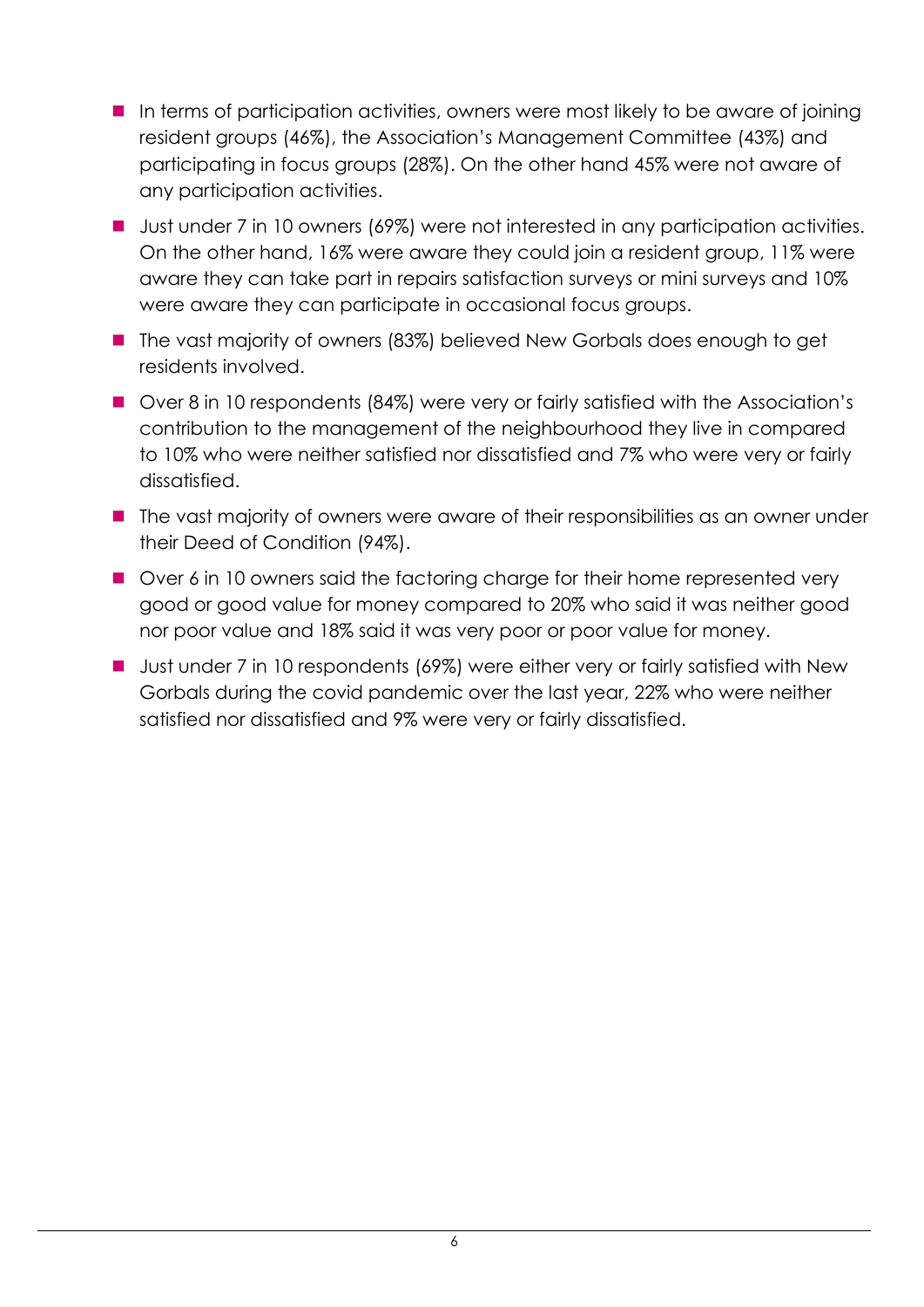### <span id="page-6-0"></span>**2. INTRODUCTION, OBJECTIVES AND METHODOLOGY**

### <span id="page-6-1"></span>**2.1 Introduction**

This report represents and discusses the findings to emerge from New Gorbals Housing Association's Owner Satisfaction Survey 2021.

### <span id="page-6-2"></span>**2.2 Background and objectives**

The aim of the research was to seek owners' view on the services that New Gorbals provides and how well it performs these services and to help identify areas where the service can be improved. Specifically the research was designed to provide customers views on the following:

- Overall satisfaction with factoring services
- Satisfaction with communal repairs and maintenance;
- **Feedback on customer care;**
- **Perception of value for money, understanding of bills and payment methods.**

There was also a desire to compare results to the Association's previous owner satisfaction survey carried out in 2014 and 2018 in order to assess how satisfaction with the services provided have changed.

### <span id="page-6-3"></span>**2.3 Research method and response rates**

The survey was carried out utilising a telephone survey methodology. A total of 211 interviews were completed with owners between the 7<sup>th</sup> of August and the 27<sup>th</sup> of August 2021.

211 interviews provides data accurate to +/-5.4% (based upon a 50% estimate at the 95% level of confidence). This provides the Association with data upon which they can have confidence making decisions.

### <span id="page-6-4"></span>**2.4 Interviewing and Quality Control**

All interviewing was undertaken by Research Resource's highly trained and experienced telephone researchers. Interviews were carried out in line with the Market Research Society Code of Conduct and in line with our ISO20252 accredited policies and procedures. All interviewers are highly experienced in undertaking customer satisfaction surveys for Housing Associations and Local Authorities.

### <span id="page-6-5"></span>**2.5 Survey Analysis and Reporting**

For satisfaction or rating scale questions, not all percentages sum to 100% due to rounding.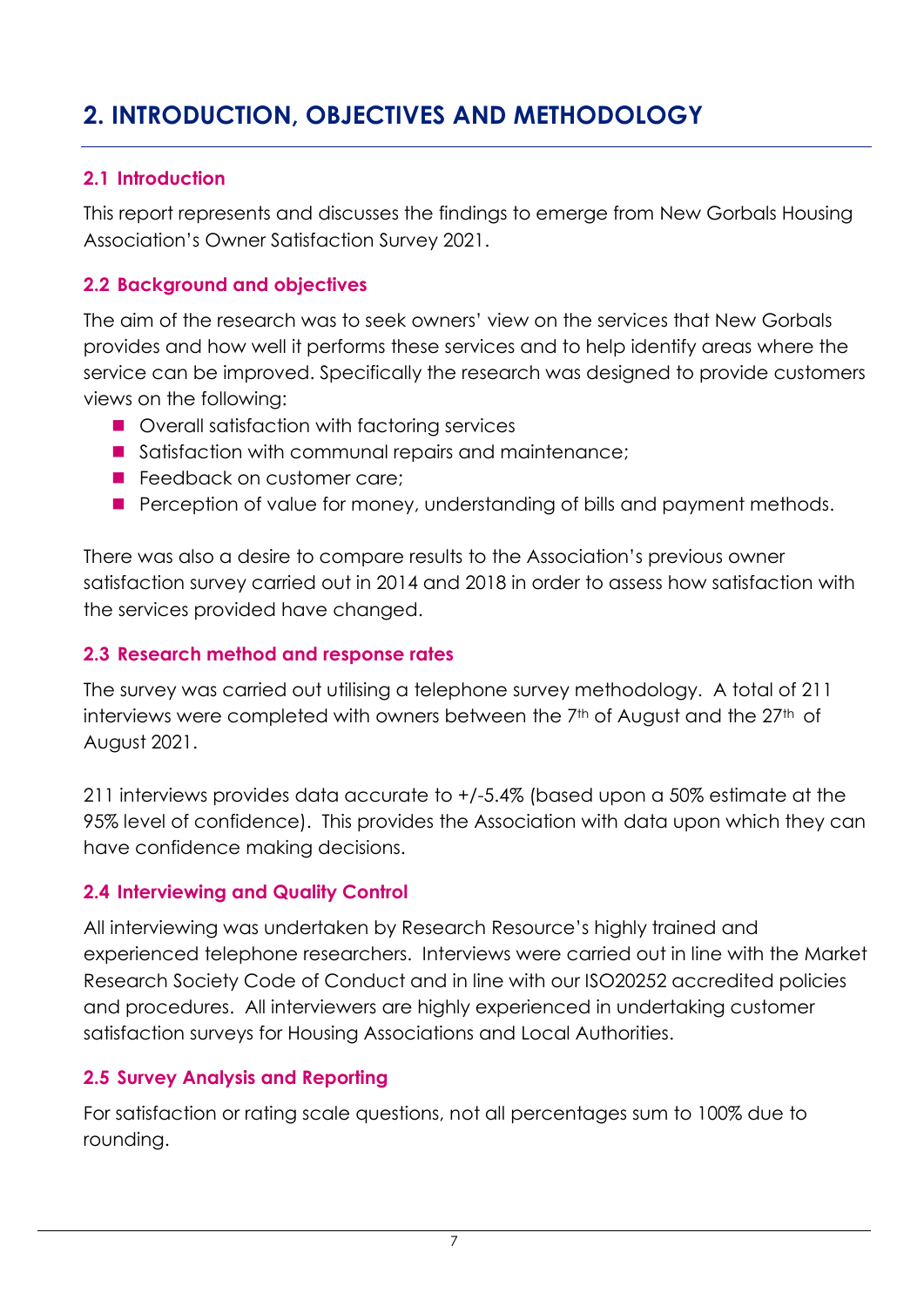A number of open questions were asked in the survey allowing respondents to explain the reasons for the responses they gave. For analysis purposes these have been grouped up into common themes. For these questions, the percentages may round to more than 100%. This is because multiple responses may have been given.

### <span id="page-7-0"></span>**2.6 Report Structure**

This document details the key finding to emerge from the survey, addressing the key findings of the survey for New Gorbals Housing Association.

CHAPTER 3. OVERALL SATISFACTION CHAPTER 4. INFORMATION AND PARTICIPATION CHAPTER 5. THE NEIGHBOURHOOD CHAPTER 6. VALUE FOR MONEY CHAPTER 7. SHAPING THE FUTURE CHAPTER 8. COVID PANDEMIC CHAPTER 9. HOUSEHOLD INFORMATION

APPENDIX 1: QUESTIONNAIRE APPENDIX 2: TECHNICAL REPORT SUMMARY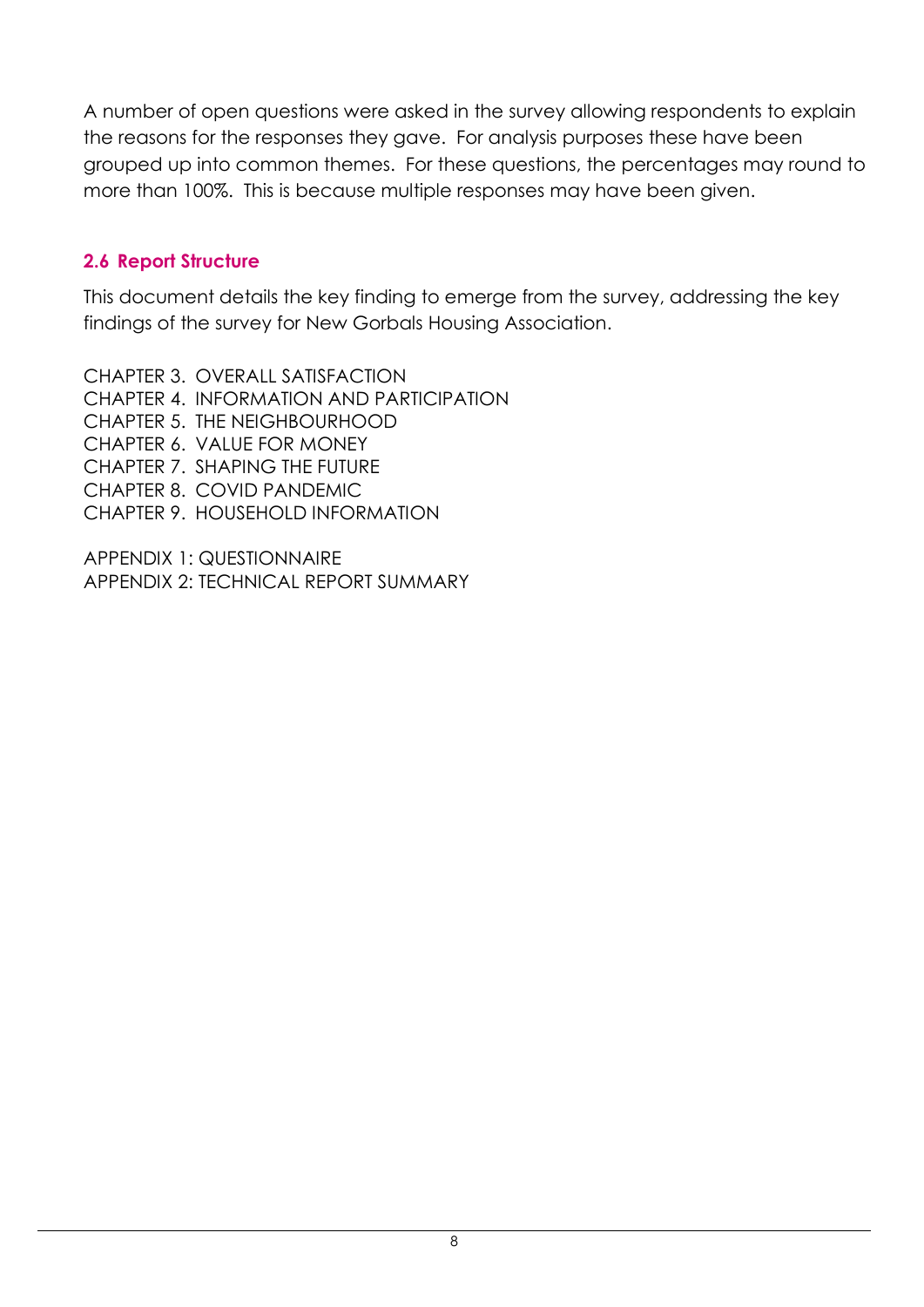### <span id="page-8-0"></span>**3. OVERALL SATISFACTION**

### <span id="page-8-1"></span>**3.1 Satisfaction with the factoring services provided by New Gorbals (Q1)**

The survey opened by asking owners how satisfied or dissatisfied they were with the factoring services provided by New Gorbals Housing Association. Just under three quarters of owners (74%) stated that they were very or fairly satisfied with the factoring services the Association provides compared to 13% who were very or fairly dissatisfied and 13% who were neither satisfied nor dissatisfied. This figure of 74% compares very favourably with the Scottish average of 65% owners satisfaction with the factoring services provided by Registered Social Landlords across the country.

Overall satisfaction has remained consistent with the figure reported in the 2018 survey (75%).

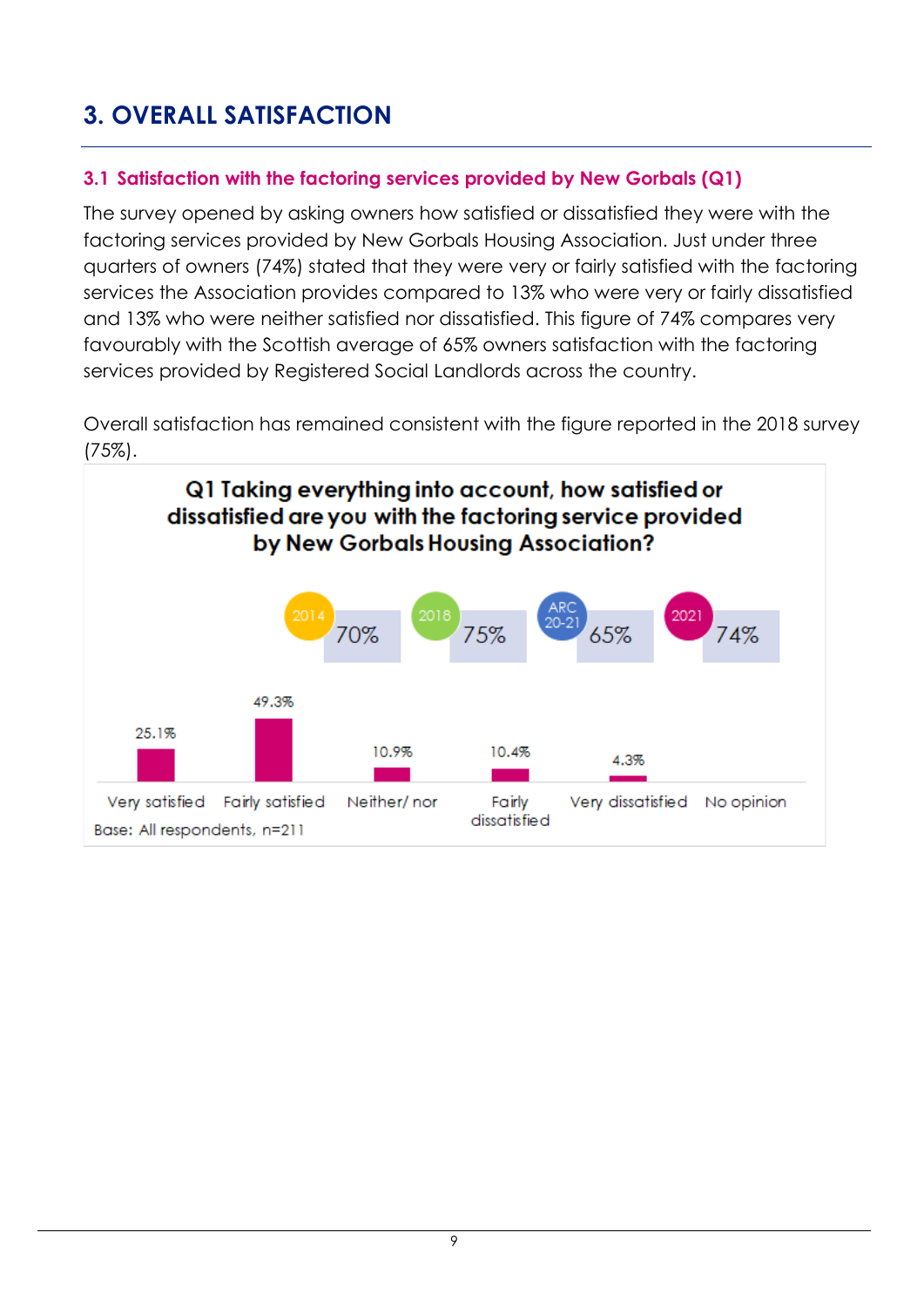Those who said they were fairly dissatisfied or very dissatisfied with the factoring services provided (n=54) were asked to provide their reasons for feeling this way. This shows that the most common reasons given for dissatisfaction related to the belief that area is messy or problems with litter or bins (11 out of 54 who were dissatisfied) and regarding a lack of communication from the Association (11 out of 54 who were dissatisfied).

| Q1b Can you please explain why you are not satisfied with the overall service provided?                    |               |         |  |
|------------------------------------------------------------------------------------------------------------|---------------|---------|--|
| Base: Respondents who fairly dissatisfied or very dissatisfied with the<br>overall factoring service, n=54 | No.           | $\%$    |  |
| Area is messy/ problems with litter/ bins                                                                  |               | 20.4%   |  |
| Lack of communication                                                                                      |               | 20.4%   |  |
| Lack of service/ action taken                                                                              | 10            | 18.5%   |  |
| Poor value for money                                                                                       | 9             | 16.7%   |  |
| Repairs not being undertaken                                                                               | 8             | 14.8%   |  |
| Close or stair cleaning not being done/poor standard                                                       | 6             | 11.1%   |  |
| Landscaping improvements required                                                                          | 5             | 9.3%    |  |
| Problems with vermin                                                                                       | 2             | $3.7\%$ |  |
| Don't have much interaction with them                                                                      | $\mathcal{D}$ | 3.7%    |  |
| Other                                                                                                      | Α             | 11.1%   |  |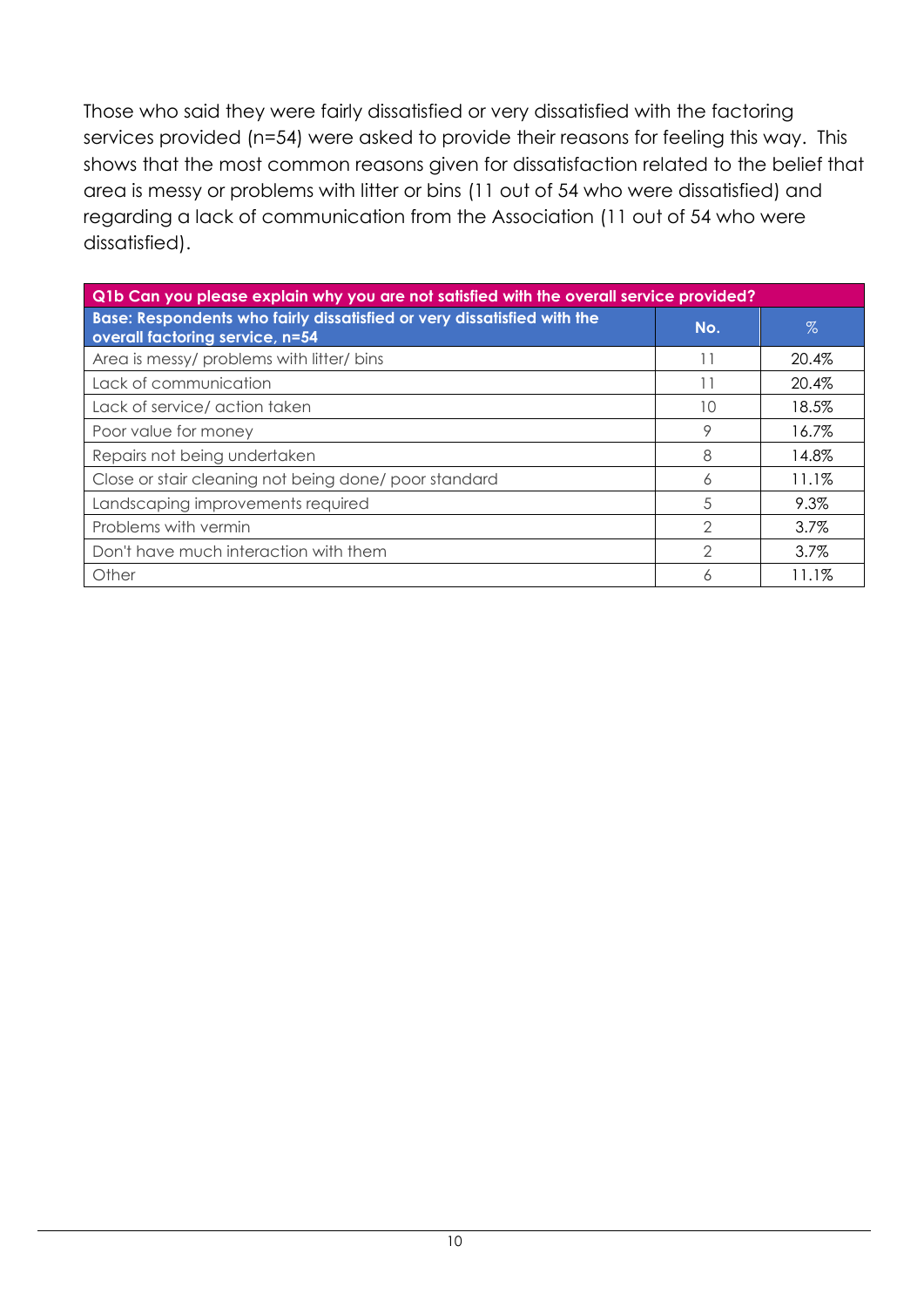### <span id="page-10-0"></span>**4. INFORMATION AND PARTICIPATION**

### <span id="page-10-1"></span>**4.1 Preferred method of being kept informed (Q2)**

Just under half of owners said they preferred to New Gorbals to use letters to keep them informed about services generally and 45% preferred to be kept informed via newsletters. A further 33% of owners preferred the Association to keep them informed via email. It is interesting to note that more owners (33%) prefer to be kept informed via email than tenants (19%).

| Q2 New Gorbals uses a number of ways to keep residents informed. Which method(s) do you prefer<br>New Gorbals to use to keep you informed about services generally? ALL THAT APPLY |     |         |  |
|------------------------------------------------------------------------------------------------------------------------------------------------------------------------------------|-----|---------|--|
| <b>Base: All respondents, n=211</b>                                                                                                                                                | No. | $\%$    |  |
| Letter                                                                                                                                                                             | 101 | 47.9%   |  |
| <b>Newsletter</b>                                                                                                                                                                  | 94  | 44.5%   |  |
| Email                                                                                                                                                                              | 71  | 33.6%   |  |
| Text message                                                                                                                                                                       | 14  | $6.6\%$ |  |
| Social media                                                                                                                                                                       | 8   | 3.8%    |  |
| Website                                                                                                                                                                            |     | 1.9%    |  |
| Phone                                                                                                                                                                              |     | 0.5%    |  |
| None                                                                                                                                                                               | ⌒   | 0.9%    |  |

### <span id="page-10-2"></span>**4.2 Keeping owners informed (Q3)**

Nine in ten owners were of the opinion New Gorbals was very or fairly good at keeping them informed about their services and decisions (90%) compared to 4% who said they were neither good nor poor and 7% who said they were very or fairly poor in this respect.

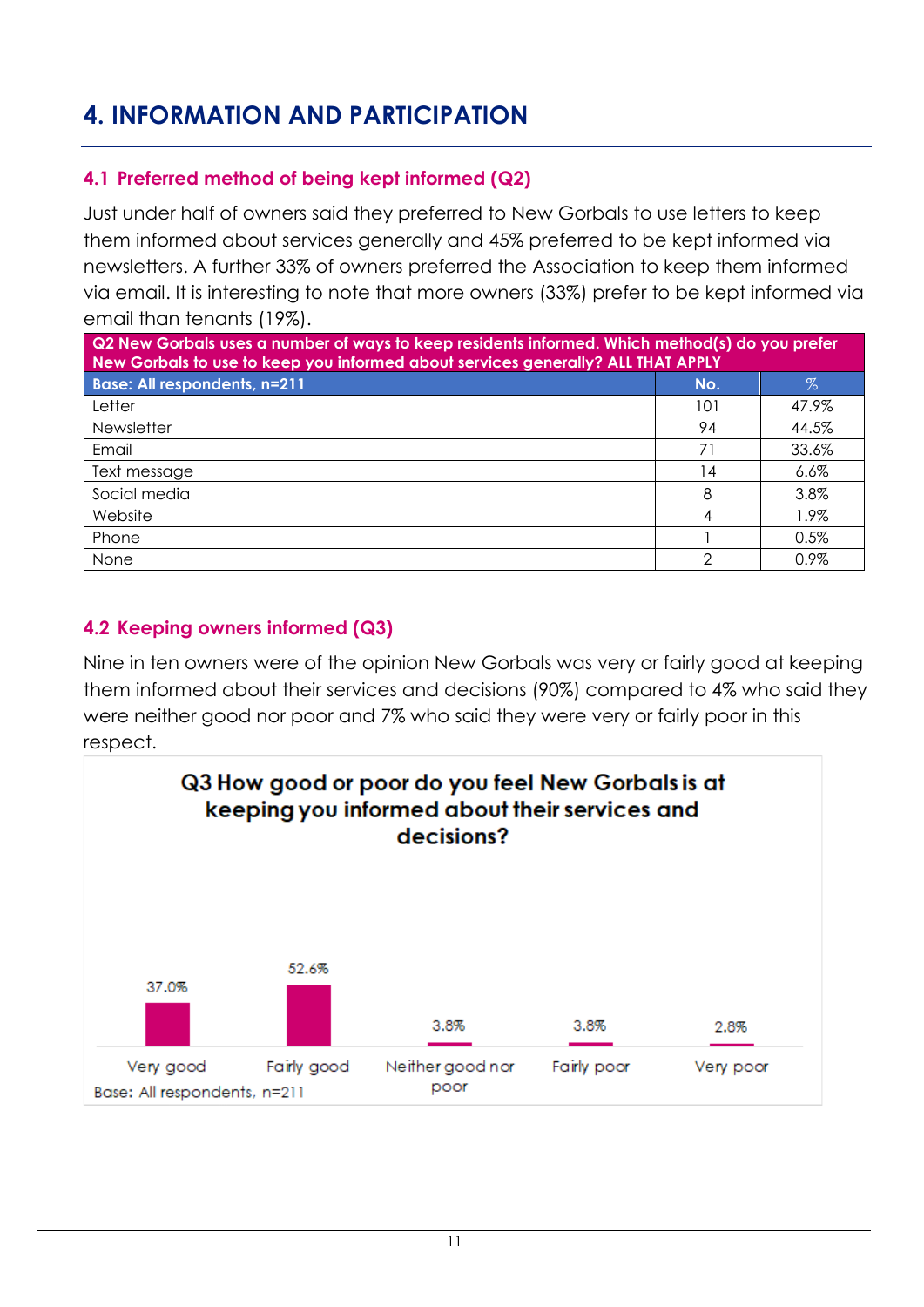### <span id="page-11-0"></span>**4.3 Preferred method of communicating with New Gorbals HA (Q4)**

In terms of their preferred method of communicating with New Gorbals, over 7 in 10 owners (74%) said they would prefer to telephone the Association and 36% would prefer to email.

| <b>Q4 How would you prefer to communicate with New Gorbals Housing Association?</b> |     |       |  |
|-------------------------------------------------------------------------------------|-----|-------|--|
| <b>Base: All respondents, n=211</b>                                                 | No. | %     |  |
| Telephone                                                                           | 156 | 73.9% |  |
| Email                                                                               | 75  | 35.5% |  |
| Text message                                                                        | Ô   | 2.8%  |  |
| Letter                                                                              |     | 1.9%  |  |
| Facetime                                                                            |     | 0.9%  |  |
| Social media                                                                        |     | 0.5%  |  |
| Face to face                                                                        |     | 0.5%  |  |

### <span id="page-11-1"></span>**4.4 Participation opportunities (Q5)**

Owners were asked about their awareness of various activities they can take part in to participate in the Association's decision-making processes. Owners were most likely to be aware of joining resident groups (46%), the Association's Management Committee (43%) and participating in focus groups (28%). On the other hand 45% were not aware of any participation activities.

Just under 7 in 10 owners (69%) were not interested in any participation activities. On the other hand, 16% were aware they could join a resident group, 11% were aware they can take part in repairs satisfaction surveys or mini surveys and 10% were aware they can participate in occasional focus groups.

| Q5 New Gorbals provide a range of ways in which residents can participate in their decision-making<br>processes. Which are you (a) aware of; (b) interested in? |         |                                        |  |
|-----------------------------------------------------------------------------------------------------------------------------------------------------------------|---------|----------------------------------------|--|
| <b>Base: All respondents, n=211</b>                                                                                                                             | % aware | $\%$<br><b>interested</b><br><u>in</u> |  |
| Joining a resident group                                                                                                                                        | 46.4%   | 15.6%                                  |  |
| Joining the Association's Management Committee                                                                                                                  | 43.1%   | 10.4%                                  |  |
| Participating in occasional focus groups                                                                                                                        | 27.5%   | 9.5%                                   |  |
| Via the website                                                                                                                                                 | 20.4%   | 9.0%                                   |  |
| Via social media (Facebook and Twitter)                                                                                                                         | 18.0%   | 4.3%                                   |  |
| Repairs satisfaction surveys/ mini satisfaction surveys                                                                                                         | 17.5%   | 11.4%                                  |  |
| Close meetings, if requested                                                                                                                                    | 13.3%   | 5.7%                                   |  |
| Used to be involved                                                                                                                                             | 0.5%    |                                        |  |
| Refused                                                                                                                                                         | 0.5%    | $0.5\%$                                |  |
| In writing                                                                                                                                                      |         | 0.9%                                   |  |
| Via telephone                                                                                                                                                   |         | 0.5%                                   |  |
| <b>AGM</b>                                                                                                                                                      |         | $0.5\%$                                |  |
| None                                                                                                                                                            | 44.5%   | 68.7%                                  |  |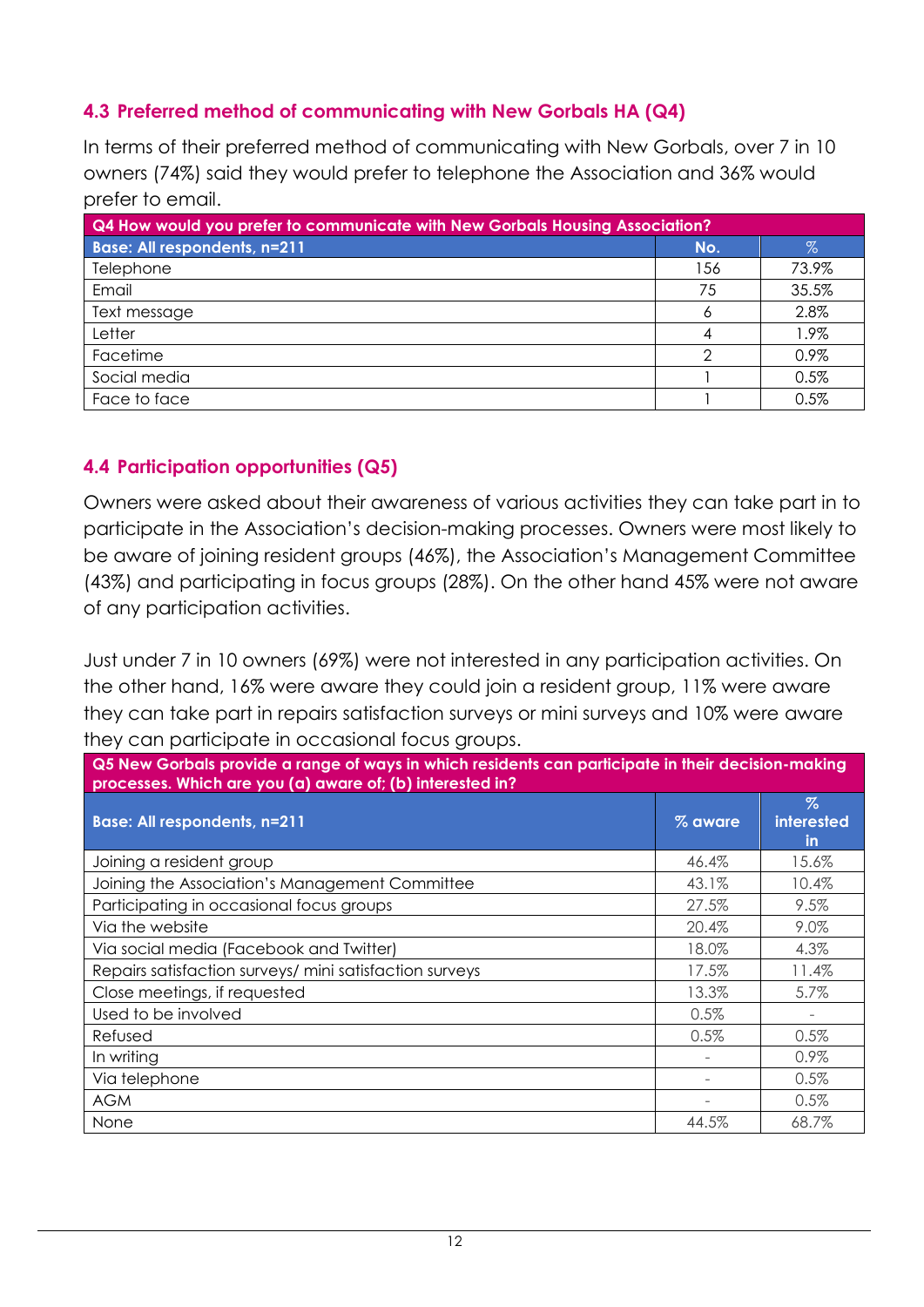### <span id="page-12-0"></span>**4.5 Reasons for not becoming more involved (Q6/7)**

The main reasons for not wanting to become more involved in the Association's decision-making activities were where they were simply not interested (39%), due to work commitments (20%) or because of health or disability issues (15%).

| Q6 What, if anything, stops you becoming more involved with the Association? [INTERVIEWER: DO NOT<br><b>PROMPTI</b> |     |         |
|---------------------------------------------------------------------------------------------------------------------|-----|---------|
| <b>Base: All respondents, n=211</b>                                                                                 | No. | $\%$    |
| Not interested                                                                                                      | 83  | 39.3%   |
| Work commitments                                                                                                    | 42  | 19.9%   |
| Health / disability issues                                                                                          | 32  | 15.2%   |
| Not aware of any meetings/opportunities to participate                                                              | 16  | 7.6%    |
| Happy with things as they are                                                                                       | 14  | 6.6%    |
| Don't think I have anything to contribute                                                                           | 5   | 2.4%    |
| I would like to become involved                                                                                     | 5   | 2.4%    |
| Do not know how to get involved, although I would like to                                                           | 3   | 1.4%    |
| Don't think they listen anyway                                                                                      | 3   | 1.4%    |
| Childcare commitments                                                                                               | 2   | 0.9%    |
| Lack confidence in speaking up                                                                                      | 2   | 0.9%    |
| Don't understand enough about the work of the Association                                                           |     | 0.5%    |
| Other family commitments e.g. carer for family member                                                               |     | 0.5%    |
| Other – please specify                                                                                              | 7   | 3.3%    |
| Nothing, I am already involved                                                                                      | 15  | $7.1\%$ |

The vast majority of owners (83%) believed New Gorbals does enough to get residents involved.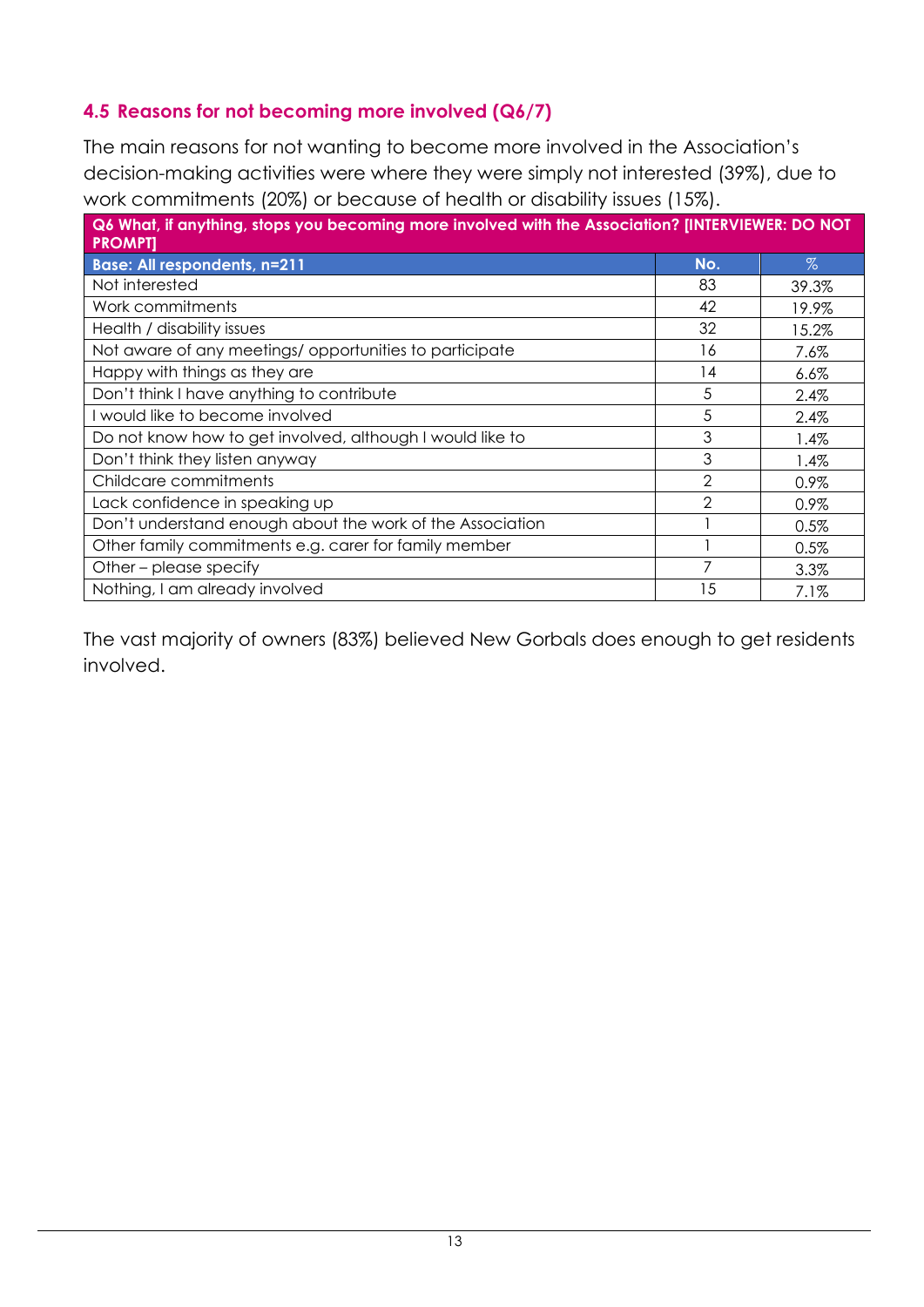### <span id="page-13-0"></span>**5. THE NEIGHBOURHOOD**

### <span id="page-13-1"></span>**5.1 Satisfaction with neighbourhood as a place to live (Q8)**

Over 8 in 10 respondents (85%) were satisfied with their neighbourhood as a place to live in compared to 7% who were neither satisfied nor dissatisfied and 8% who were very or fairly dissatisfied.



### <span id="page-13-2"></span>**5.2 Satisfaction with estate services (Q9/10)**

Owners were asked to state what extent they were satisfied or dissatisfied with various estate services provided by New Gorbals. Satisfaction ranged from 71% with regards to concierge and estate warden service to 77% for communal close cleaning service and litter picking.

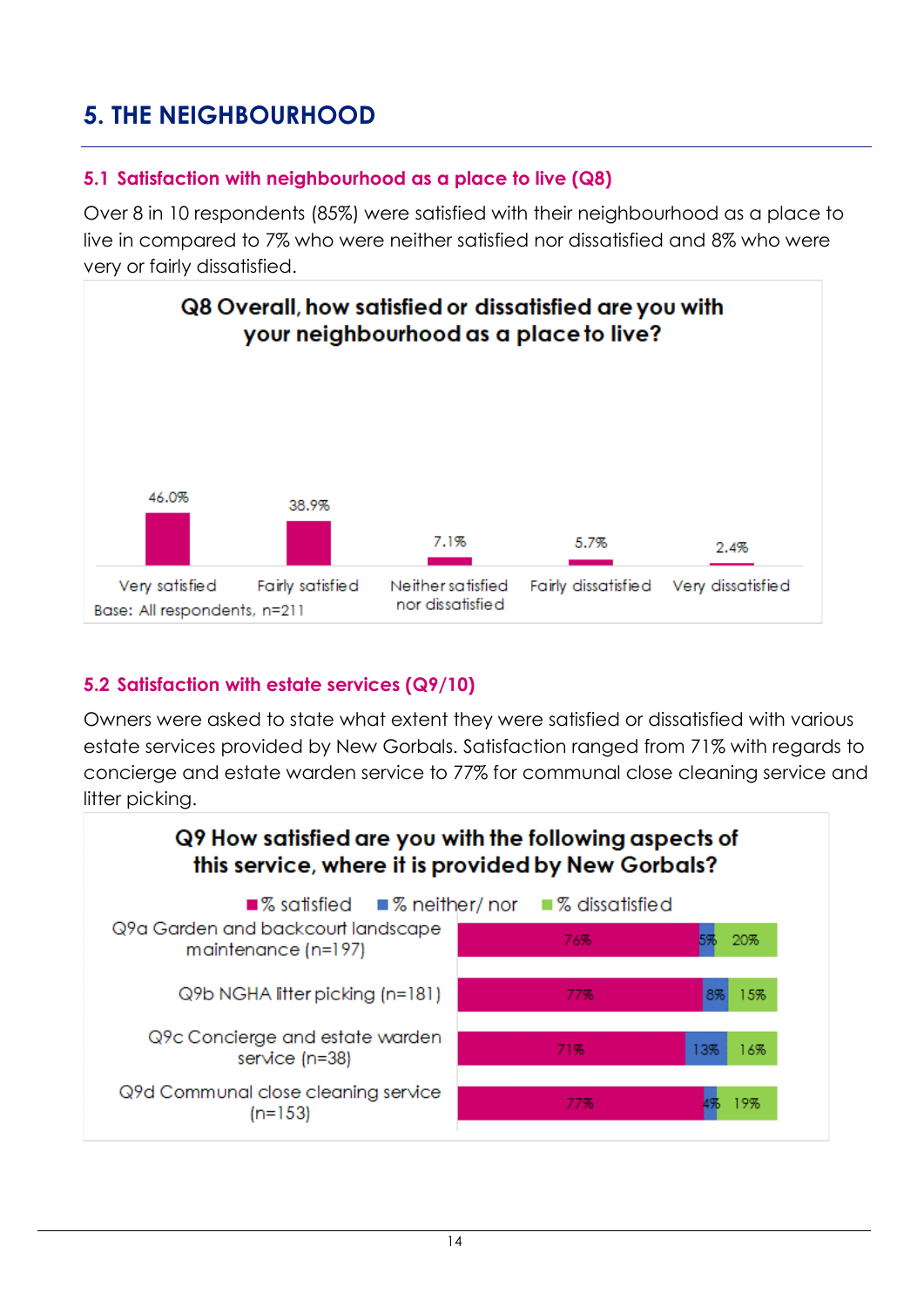The main reasons for being dissatisfied with any of these services was where owners spoke about issues with litter and rubbish (38%, 26 owners) and this was followed by close cleaning or stair cleaning being carried out to a poor standard (28%, 19 owners).

| Q9f If dissatisfied with any of the above, please tell us why? |     |       |  |  |
|----------------------------------------------------------------|-----|-------|--|--|
| Base: Not satisfied with maintenance services, n=69            | No. | $\%$  |  |  |
| Issues with litter and rubbish                                 | 26  | 37.7% |  |  |
| Close cleaning/stair cleaning poor standard                    | 19  | 27.5% |  |  |
| Improvement needed to services/ poor value for money           | l 4 | 20.3% |  |  |
| Landscaping not of a good standard e.g. weeds                  | 12  | 17.4% |  |  |
| Back courts are a mess                                         |     | 15.9% |  |  |
| Repairs needed                                                 | ⌒   | 2.9%  |  |  |
| Other                                                          |     | 4.3%  |  |  |

Following on from this, owners were asked how satisfied or dissatisfied they were estate services provided by Glasgow City Council. Just bunder 9 in 10 were satisfied with communal grass cutting and maintenance (87%), 71% were satisfied with bulk uplift and 68% were satisfied with bin collections.



Of those who were not satisfied with any of these services, over half (54%, 37 owners) mentioned issues with bin collections and a further 38%, 26 owners spoke about fly tipping.

| Q10d If dissatisfied with any of the above, please tell us why?                                          |     |       |  |
|----------------------------------------------------------------------------------------------------------|-----|-------|--|
| Base: Not satisfied with council estate services, n=68                                                   | No. | $\%$  |  |
| Issues with bin collections e.g. not frequent enough/ being missed/ don't<br>know when will be picked up | 37  | 54.4% |  |
| Fly tipping/ bulky items being left                                                                      | 26  | 38.2% |  |
| Grass cutting not done enough/leave a mess behind/other landscaping<br><i>issues</i>                     | 9   | 13.2% |  |
| Need more street sweepers/ problems with litter                                                          |     | 10.3% |  |
| General dissatisfaction                                                                                  | 5   | 7.4%  |  |
| Back courts/ bin areas are a mess                                                                        | 3   | 4.4%  |  |
| Other                                                                                                    | ٩   | 4.4%  |  |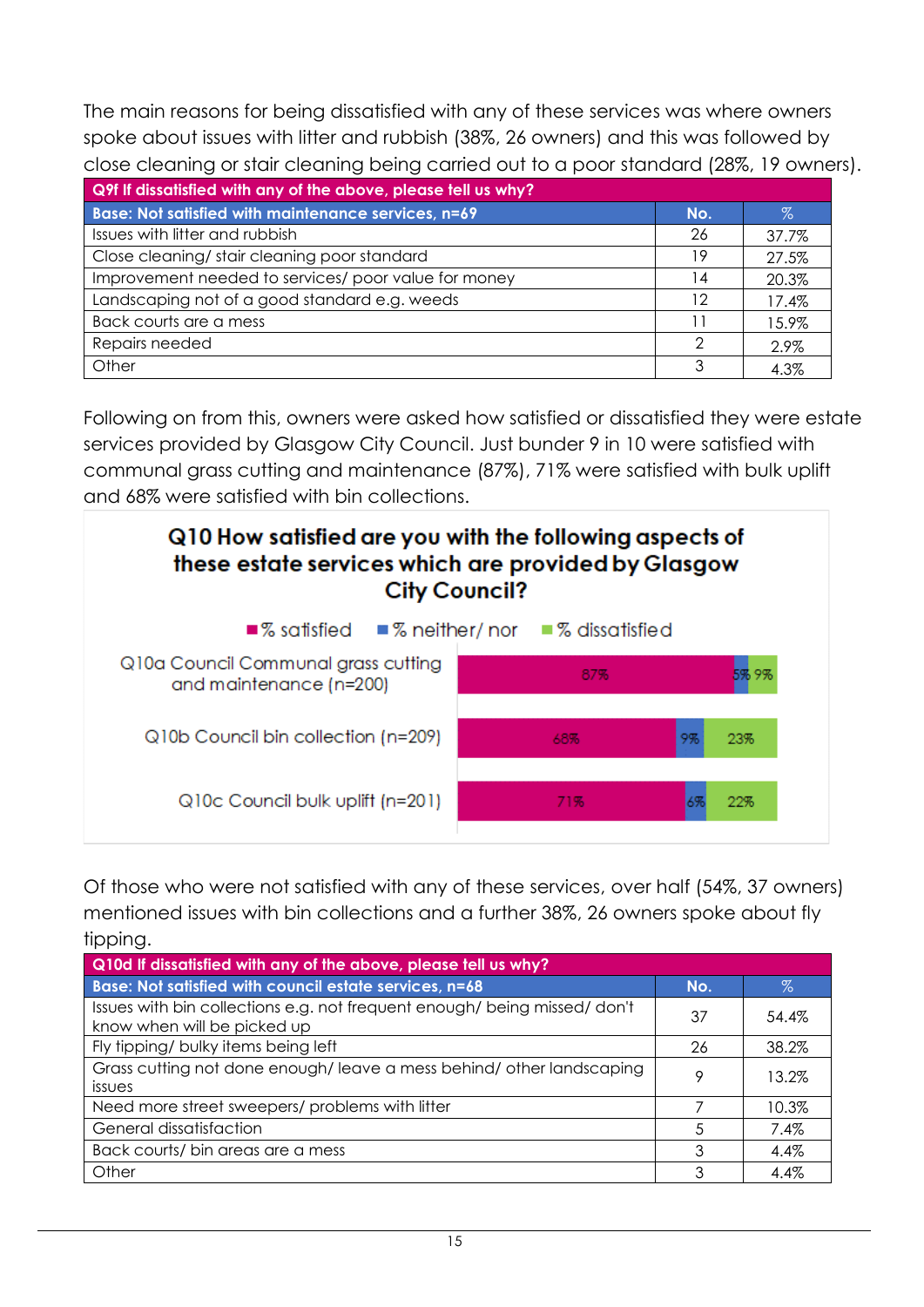### <span id="page-15-0"></span>**5.3 Satisfaction with New Gorbals's contribution to the management of the neighbourhood (Q11)**

Over 8 in 10 respondents (84%) were very or fairly satisfied with the Association's contribution to the management of the neighbourhood they live in compared to 10% who were neither satisfied nor dissatisfied and 7% who were very or fairly dissatisfied.



Where owners were not satisfied, 29%, 10 owners said the area was untidy or had issues with rubbish. A further 21%, 7 individuals spoke about wanting to see more estate inspections.

| Q11b Can you explain how your satisfaction with your landlord's contribution to the management<br>of the neighbourhood could be improved? |     |       |  |
|-------------------------------------------------------------------------------------------------------------------------------------------|-----|-------|--|
| <b>Base: Gave an opinion. n=34</b>                                                                                                        | No. | $\%$  |  |
| Area is dirty/ untidy/ issues with rubbish                                                                                                | 10  | 29.4% |  |
| Estate inspections/walkabouts/more of a presence in local area                                                                            |     | 20.6% |  |
| Poor service for what we pay                                                                                                              |     | 17.6% |  |
| Lack of communication/ need to listen to our views/ consult with us                                                                       |     | 8.8%  |  |
| Parking issues                                                                                                                            | ◠   | 5.9%  |  |
| Don't know                                                                                                                                | ◠   | 5.9%  |  |
| Other                                                                                                                                     | 5   | 14.7% |  |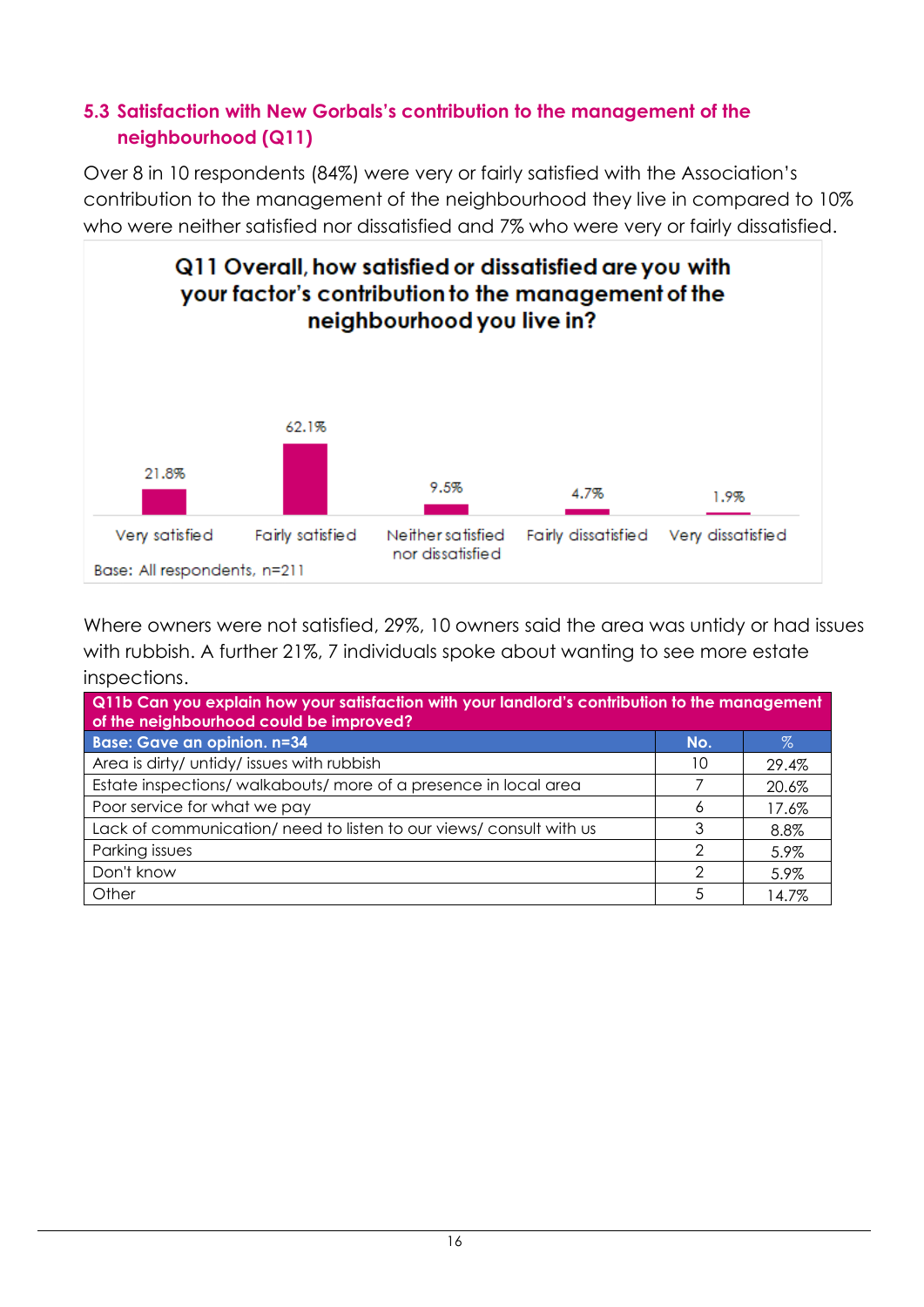### <span id="page-16-0"></span>**6. VALUE FOR MONEY**

### <span id="page-16-1"></span>**6.1 Owner responsibilities (Q12)**

The vast majority of owners were aware of their responsibilities as an owner under their Deed of Condition (94%).

### <span id="page-16-2"></span>**6.2 Factoring charge value for money (Q13)**

Over 6 in 10 owners said the factoring charge for their home represented very good or good value for money compared to 20% who said it was neither good nor poor value and 18% said it was very poor or poor value for money.

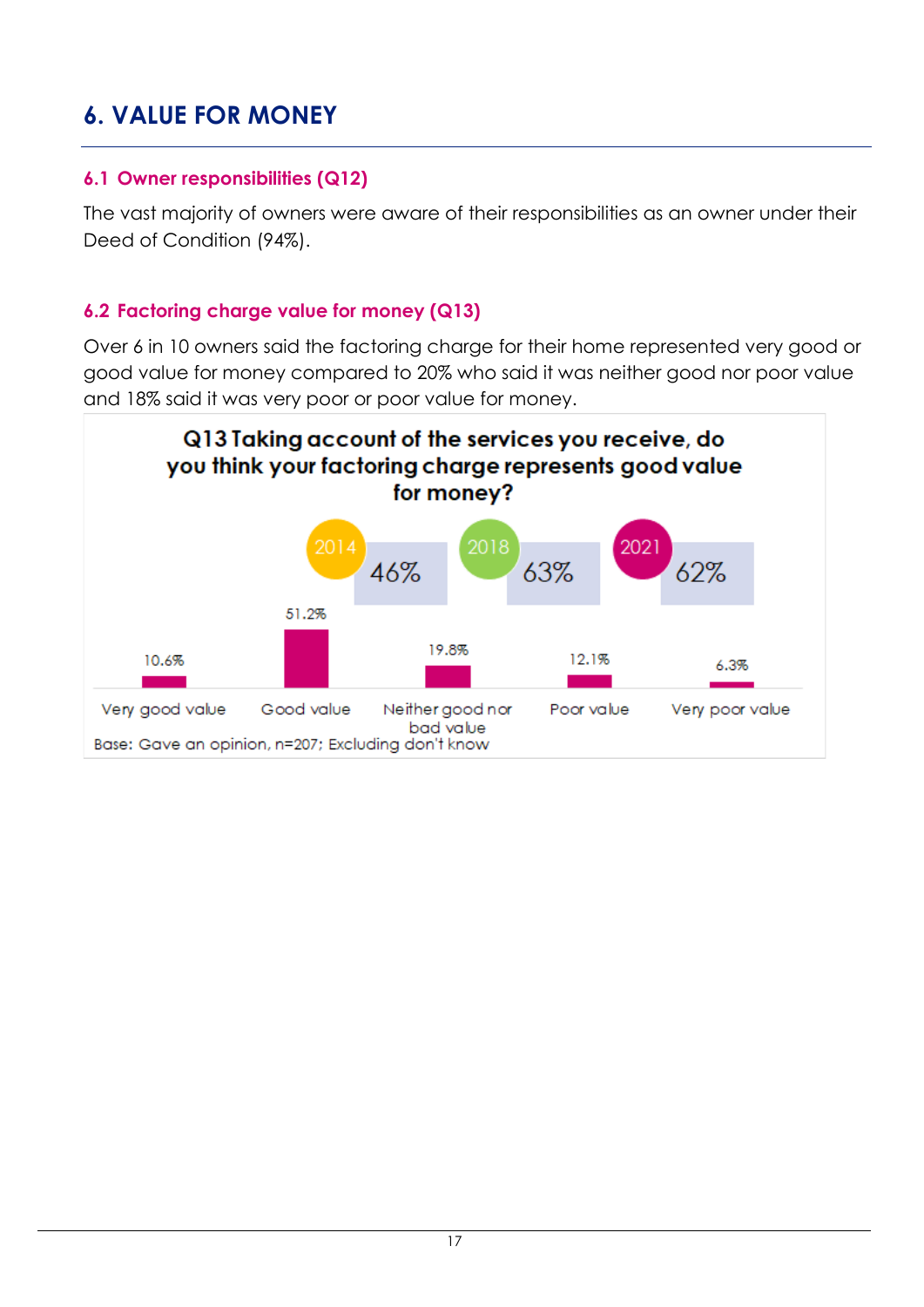### <span id="page-17-0"></span>**7. SHAPING THE FUTURE**

### <span id="page-17-1"></span>**7.1 What do New Gorbals do best? (Q14)**

The questionnaire included an open-ended question which asked owners what they believe their factor does best. Just under one in four respondents were unsure and could not give a response. On the other hand, 17% commented on good landscaping or upkeep of the area, 9% mentioned good customer service and 8% mentioned good communication.

| Q14 Thinking about the overall service provided by New Gorbals, what do you think they do<br>best?                                                                                                                                                                                                                                                                                                                                                                                                                                                                                                                                   |                |       |
|--------------------------------------------------------------------------------------------------------------------------------------------------------------------------------------------------------------------------------------------------------------------------------------------------------------------------------------------------------------------------------------------------------------------------------------------------------------------------------------------------------------------------------------------------------------------------------------------------------------------------------------|----------------|-------|
| <b>Base: All respondents, n=211</b>                                                                                                                                                                                                                                                                                                                                                                                                                                                                                                                                                                                                  | No.            | %     |
| Don't know                                                                                                                                                                                                                                                                                                                                                                                                                                                                                                                                                                                                                           | 50             | 23.7% |
| Good landscaping/ upkeep of the area                                                                                                                                                                                                                                                                                                                                                                                                                                                                                                                                                                                                 | 36             | 17.1% |
| Everything/ they do a good job/ good services                                                                                                                                                                                                                                                                                                                                                                                                                                                                                                                                                                                        | 23             | 10.9% |
| Good customer service                                                                                                                                                                                                                                                                                                                                                                                                                                                                                                                                                                                                                | 18             | 8.5%  |
| Other - negative comment e.g. expensive/ poor service                                                                                                                                                                                                                                                                                                                                                                                                                                                                                                                                                                                | 18             | 8.5%  |
| Good communication                                                                                                                                                                                                                                                                                                                                                                                                                                                                                                                                                                                                                   | 16             | 7.6%  |
| Common repairs are good                                                                                                                                                                                                                                                                                                                                                                                                                                                                                                                                                                                                              | 10             | 4.7%  |
| No comment/ nothing                                                                                                                                                                                                                                                                                                                                                                                                                                                                                                                                                                                                                  | 8              | 3.8%  |
| Close cleaning has improved/ is good                                                                                                                                                                                                                                                                                                                                                                                                                                                                                                                                                                                                 | $\overline{7}$ | 3.3%  |
| Properties well maintained                                                                                                                                                                                                                                                                                                                                                                                                                                                                                                                                                                                                           | 6              | 2.8%  |
| Good value for money/ rent not too expensive                                                                                                                                                                                                                                                                                                                                                                                                                                                                                                                                                                                         | 6              | 2.8%  |
| They are fine/ ok                                                                                                                                                                                                                                                                                                                                                                                                                                                                                                                                                                                                                    | 6              | 2.8%  |
| Nothing to compare it to                                                                                                                                                                                                                                                                                                                                                                                                                                                                                                                                                                                                             | 3              | 1.4%  |
| Sending out bills/ taking money                                                                                                                                                                                                                                                                                                                                                                                                                                                                                                                                                                                                      | 3              | 1.4%  |
| Deal with complaints quickly                                                                                                                                                                                                                                                                                                                                                                                                                                                                                                                                                                                                         | $\overline{2}$ | 0.9%  |
| Good concierge service                                                                                                                                                                                                                                                                                                                                                                                                                                                                                                                                                                                                               | $\overline{2}$ | 0.9%  |
| Other<br>Provides peace of mind<br>Keep everything operating. and communal building insurance<br>Meetings they hold for owners to go along too<br>They are great at supporting the owners<br>Building insurance linked in with factoring charges and the<br>communication.<br>They include people - all the different forums and consultations<br>residents can get involved in is really good. They have a great<br>vandalism policy whereas vandalism is dealt with very quickly. Also,<br>staff get back to you very quickly.<br>They are very visible in the area.<br>They clean out empty houses to allow for a quick turnover. | 8              | 3.8%  |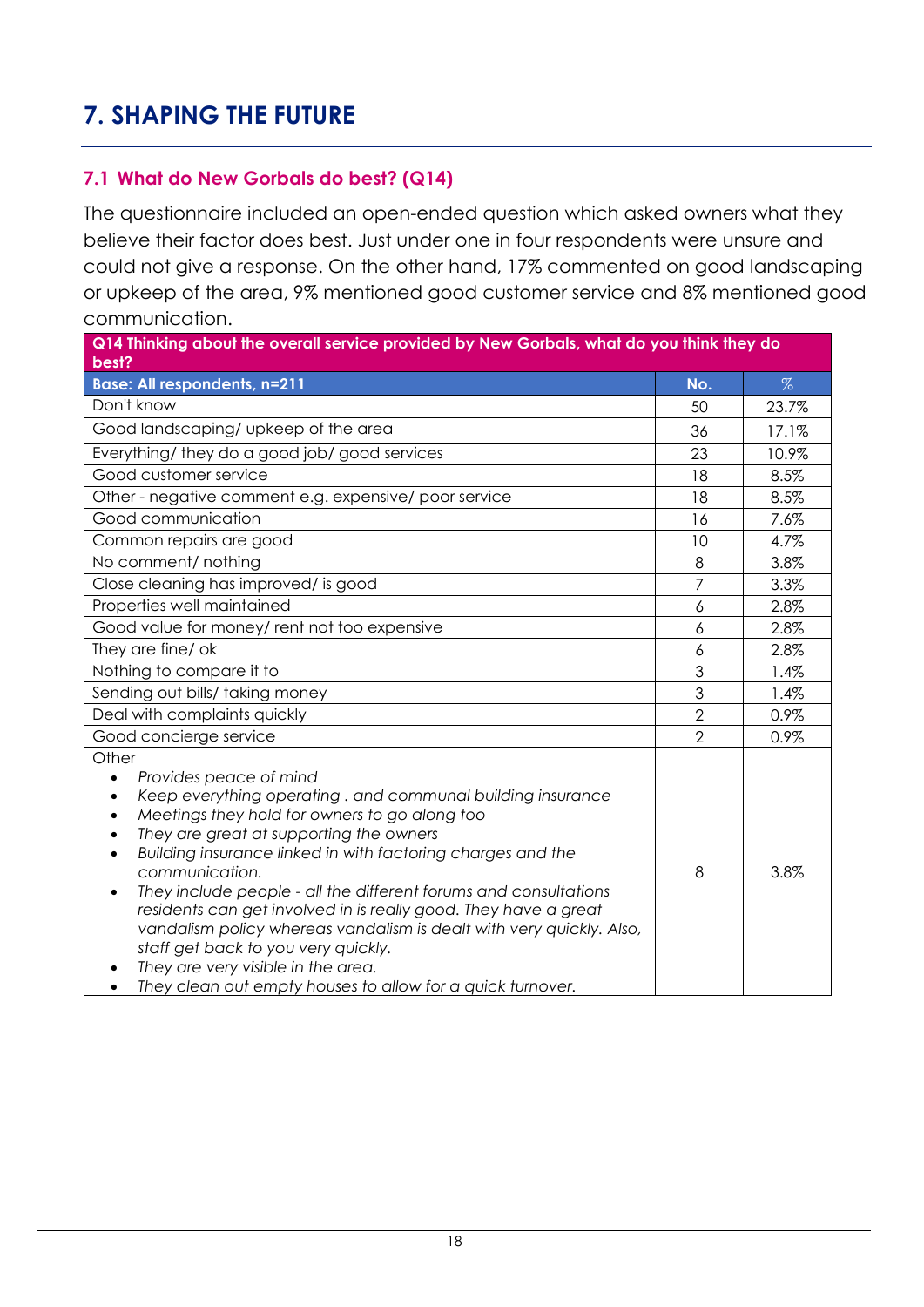### <span id="page-18-0"></span>**7.2 What could New Gorbals do to improve their overall service (Q15)**

In terms of what could be improved, 23% of respondents were unsure and a further 15% said there was no improvements required. On the other hand, 10% mentioned improvements to ground maintenance, landscaping or the general upkeep of the area and 9% would like to see improvements to communication.

| Q15 And if there was one thing that New Gorbals could do to improve their overall service, what<br>would it be? |     |         |
|-----------------------------------------------------------------------------------------------------------------|-----|---------|
| <b>Base: All respondents, n=211</b>                                                                             | No. | $\%$    |
| Don't know                                                                                                      | 48  | 22.7%   |
| None/ nothing/ no improvements needed                                                                           | 32  | 15.2%   |
| Ground maintenance/ upkeep of the area/landscaping                                                              | 22  | 10.4%   |
| Communication                                                                                                   | 18  | 8.5%    |
| Bin collections/ bulk uplifts/ rubbish and litter                                                               | 14  | 6.6%    |
| <b>Bills are expensive</b>                                                                                      | 14  | $6.6\%$ |
| Close cleaning/ stair cleaning                                                                                  | 11  | 5.2%    |
| Common/ building repairs                                                                                        | 8   | 3.8%    |
| Listen to owners' views/ more consultation                                                                      | 7   | 3.3%    |
| Parking improvements                                                                                            | 7   | 3.3%    |
| <b>Estate inspections</b>                                                                                       | 5   | 2.4%    |
| Staff/customer service improvements                                                                             | 5   | 2.4%    |
| Clean up back courts                                                                                            | 4   | 1.9%    |
| Try and get residents to keep the place tidy/ put their bins back                                               | 4   | 1.9%    |
| Deal with dog fouling                                                                                           | 3   | 1.4%    |
| They are ok/ fine                                                                                               | 3   | 1.4%    |
| It's a good service/ happy with factor                                                                          |     | 0.5%    |
| Other                                                                                                           | 20  | 9.5%    |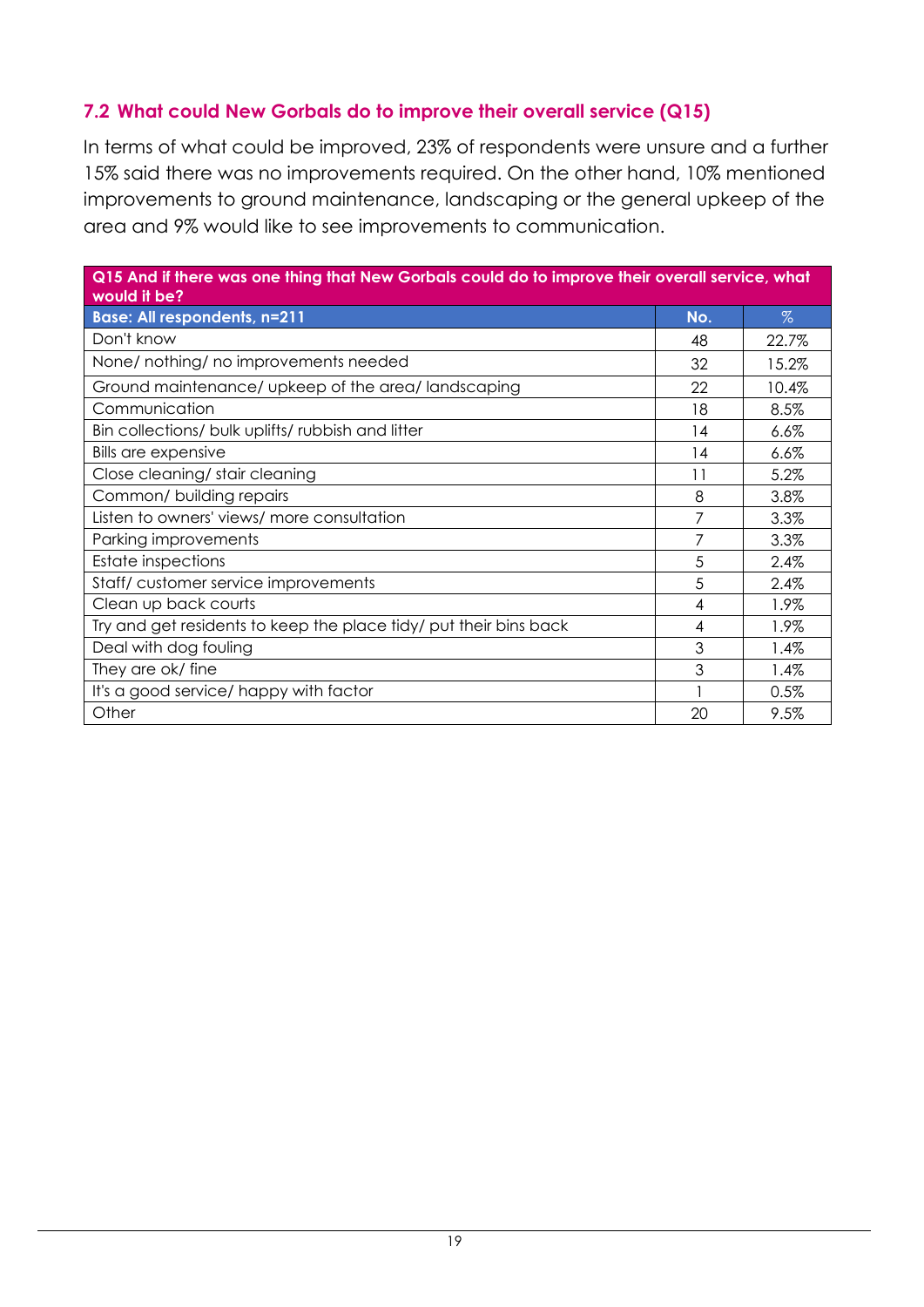### <span id="page-19-0"></span>**8. COVID PANDEMIC**

### <span id="page-19-1"></span>**8.1 Satisfaction with New Gorbals during the pandemic (Q16/17)**

Just under 7 in 10 respondents (69%) were either very or fairly satisfied with New Gorbals during the covid pandemic over the last year, 22% who were neither satisfied nor dissatisfied and 9% were very or fairly dissatisfied.



When asked why they feel this way, 21% said the Association was great or did their best, 15% said the Association kept them informed (15%) and 12% said services were kept going or that they saw no change to services during this time. On the other hand, 10% said the area was poorly maintained or services were not undertaken and a further 10% said they never saw or heard from the Association.

| Q17 Can you explain why you say that?                                                       |     |       |
|---------------------------------------------------------------------------------------------|-----|-------|
| <b>Base: All respondents, n=211</b>                                                         | No. | $\%$  |
| They were great/ did their best/ supportive/ very happy                                     | 45  | 21.3% |
| Kept us informed/good communication                                                         | 31  | 14.7% |
| Kept services going/ no change to services                                                  | 26  | 12.3% |
| Area was poorly maintained/services not being done/repairs not carried<br>out/slow response | 22  | 10.4% |
| Never saw them/heard from them/not a lot of communication                                   | 20  | 9.5%  |
| It was fine/ok                                                                              | 16  | 7.6%  |
| Didn't have many dealings with them/ didn't use services                                    | 15  | 7.1%  |
| Improvements needed to customer service/ would have liked to have<br>heard from them more   | 14  | 6.6%  |
| Good customer service                                                                       | 7   | 3.3%  |
| Don't know/ none                                                                            | 17  | 8.1%  |
| Other                                                                                       | 7   | 3.3%  |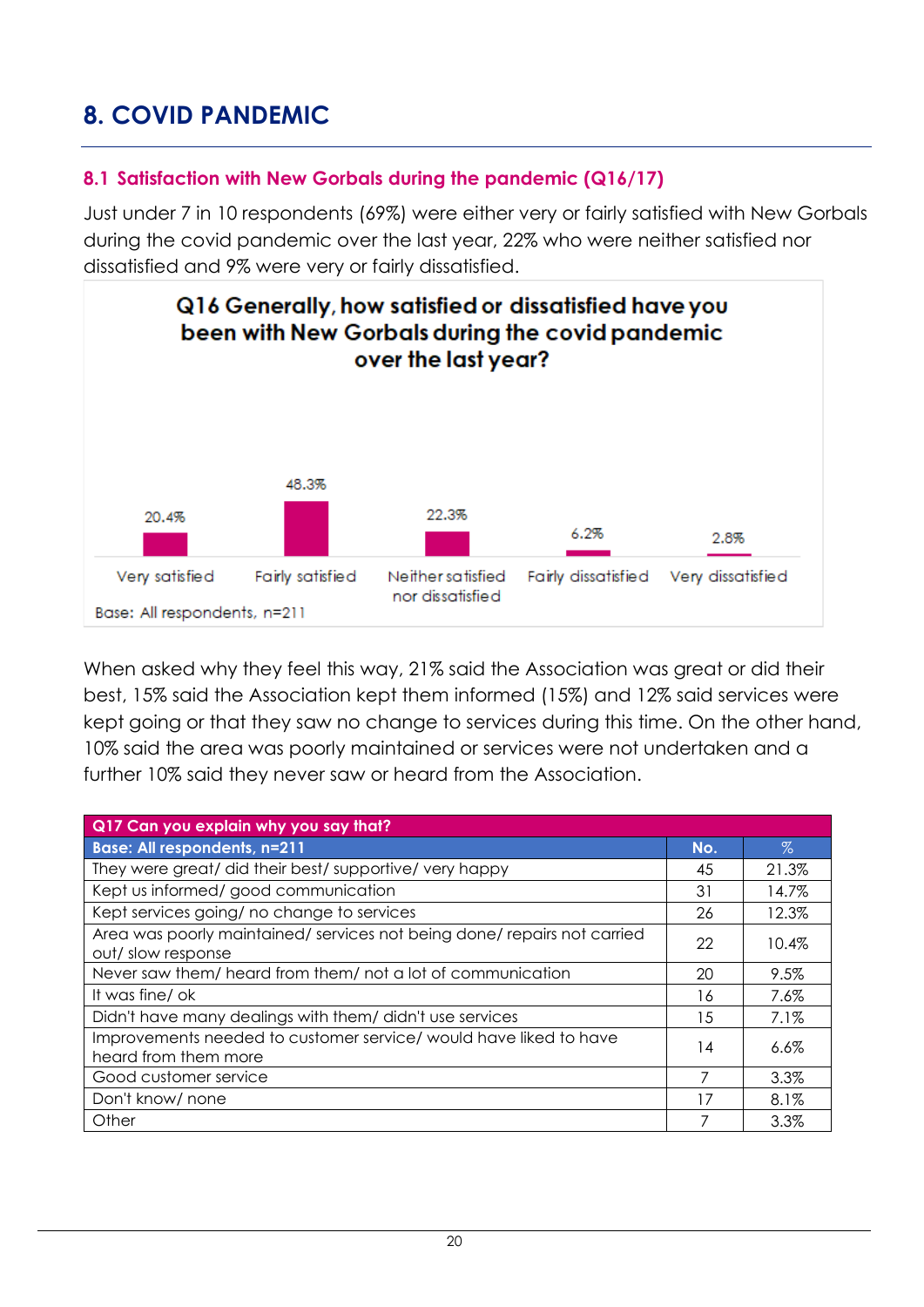### <span id="page-20-0"></span>**8.2 Being kept informed during the pandemic and improvements (Q18/19)**

Over 8 in 10 respondents said they felt New Gorbals has kept them informed of the changes to services available due to covid 19 (83%). Just over 1 in 10 respondents (14%) said there were things that New Gorbals could have done better during this time. Their comments are listed below:

- *Need better staff, or more staff. Communicate more. Respond to owners better.*
- *I feel they could have done more in the way of repairs during the pandemic and kept the maintenance up.*
- *Answered their phones.*
- *Kept us informed more.*
- *Answer phone.*
- *Respond to issues I have.*
- *More emails being sent during the pandemic.*
- *Car parking facilities for disabled*
- *More communication, improvements to the landscaping and bin collection.*
- *A letter to let me know what was happening.*
- *How are elderly kept informed if no internet access?*
- *Open the office.*
- *More communication and information on what we are expected to pay for.*
- *Open their office*
- *They could have kept on top of the repairs and maintenance. Just the general upkeep of the place has not been met.*
- *Making sure people could contact them.*
- *More maintenance to the communal areas and close cleaning as we still paid for it throughout the pandemic.*
- *Over Christmas and New year have a skeleton staff for security if something goes wrong.*
- *Got people out doing the outside work.*
- *Upkeep the estate better.*
- *Weeded the estate.*
- *More communication and maintenance to the area.*
- *They could have come round and inspected the repairs as most repairs were for the outside of the building - so no covid risk to anyone.*
- *They could have made it easier to get through to them.*
- *Better communication - they could have been in contact more often.*
- *More communication.*
- Let people know they are there, not just play an answering machine or a call *centre where you feel that you've just woken someone up out a sleep. Show a bit of care - get the feel back into the community.*
- *More access to their office could have been helpful for people.*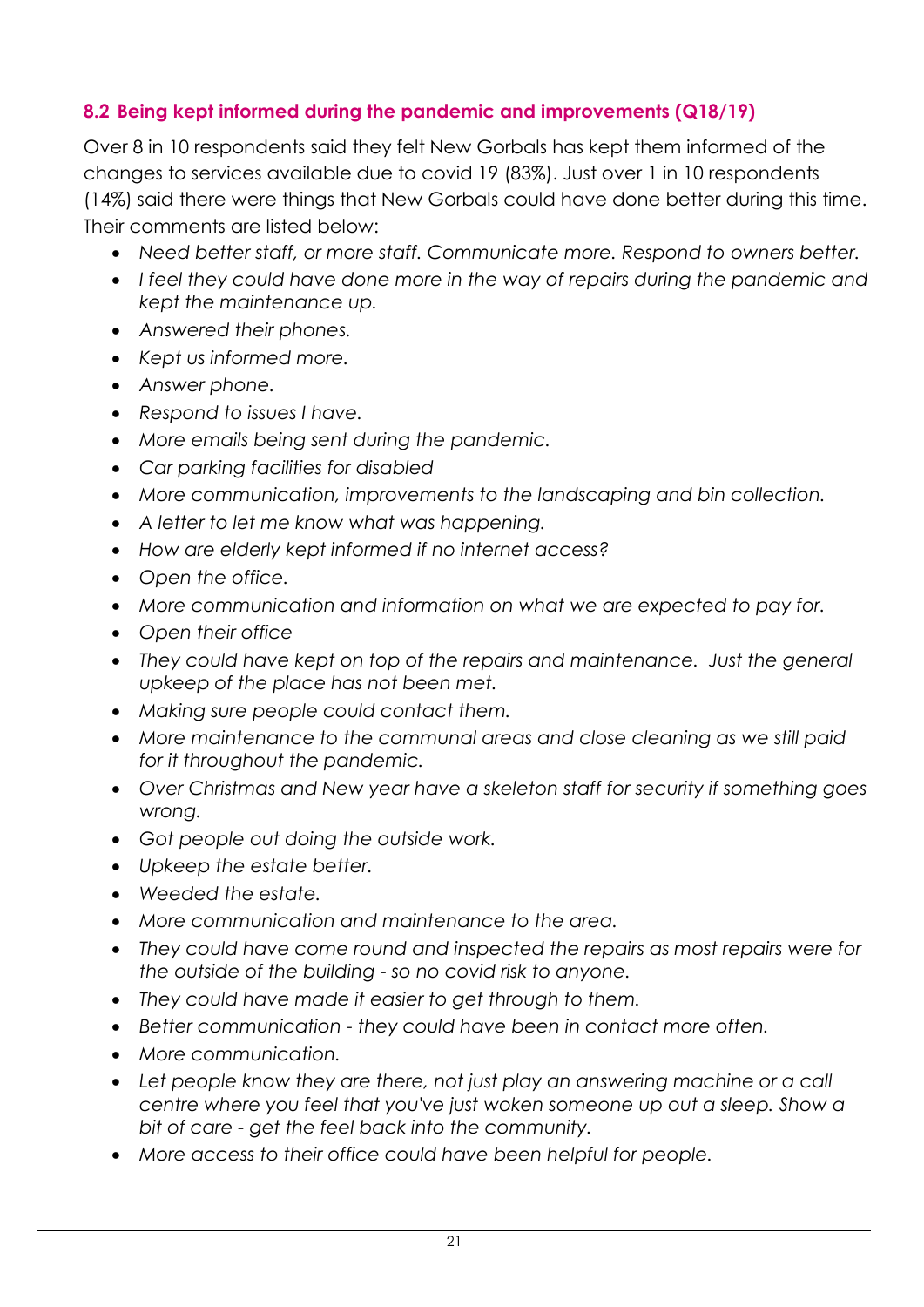- *Maybe not be as quick to give residents another number to call - try and resolve issues at first point of contact.*
- *Maybe they could have tried to visit older residents to make sure that they were alright.*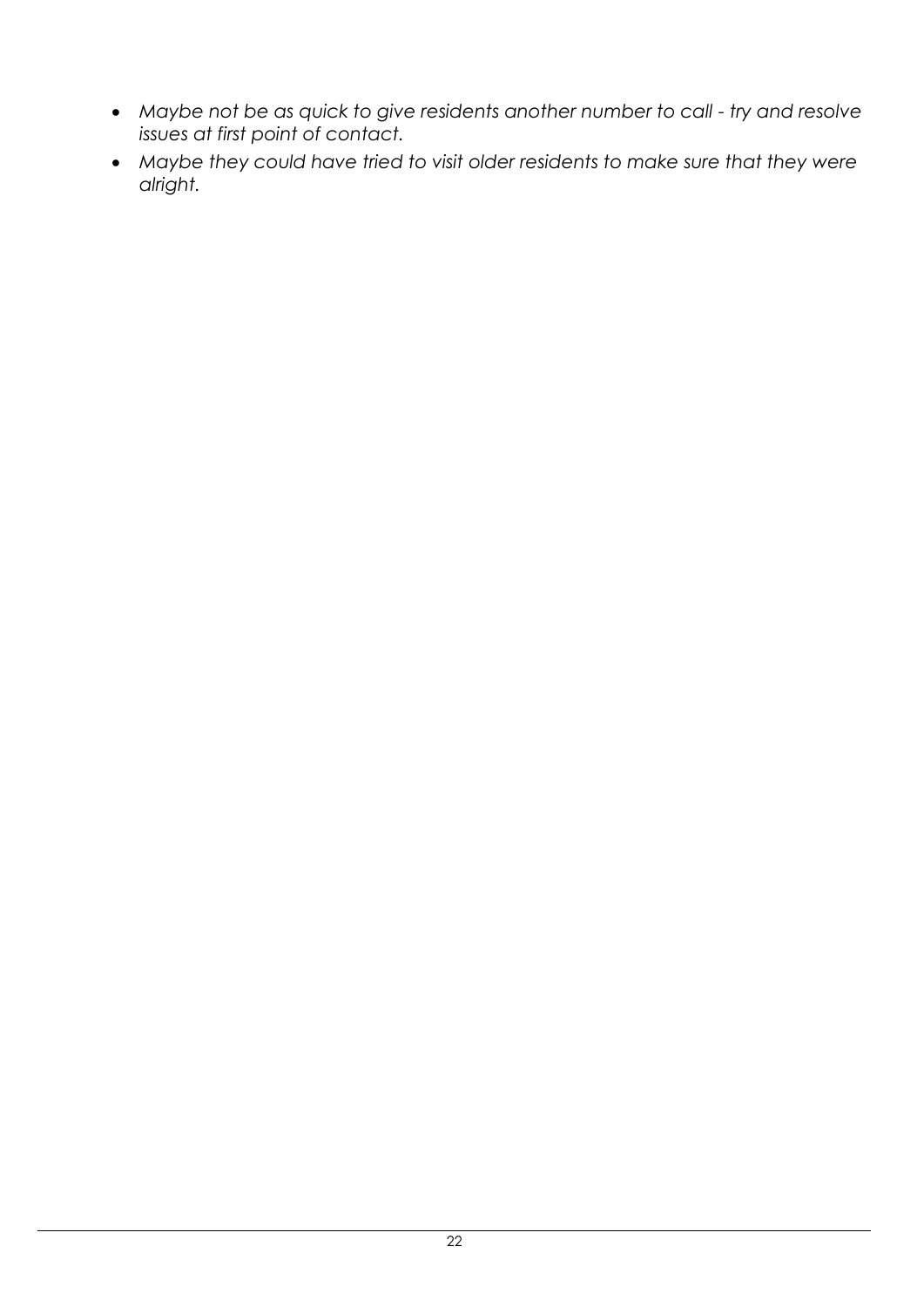### <span id="page-22-0"></span>**9. HOUSEHOLD INFORMATION**

### <span id="page-22-1"></span>**9.1 Age (Q20)**

In terms of the age profile of owner occupiers, just 2% were aged under 35, 33% were aged 35-54, 39% were aged 55-74 and 26% were aged 75 and over.

| Q20 What age are you?               |     |       |
|-------------------------------------|-----|-------|
| <b>Base: All respondents, n=211</b> | No. | %     |
| $16 - 24$                           |     | 0.0%  |
| 25-34                               |     | 1.9%  |
| $35 - 44$                           | 33  | 15.6% |
| 45-54                               | 37  | 17.5% |
| 55-64                               | 41  | 19.4% |
| 65-74                               | 42  | 19.9% |
| $75+$                               | 54  | 25.6% |

### <span id="page-22-2"></span>**9.2 Household composition (Q21)**

In terms of household composition, 39% of owners lived alone and a further 34% lived with one other adult.

| Q21 Which of these describes your household composition? |     |         |
|----------------------------------------------------------|-----|---------|
| <b>Base: All respondents, n=211</b>                      | No. | Z.      |
| Single adult                                             | 104 | 49.3%   |
| Two adults                                               | 73  | 34.6%   |
| Three or more adults, 16 or over                         | 15  | 7.1%    |
| parent family with 1 child under 16                      |     | 0.5%    |
| parent family with 2 children under 16                   | ∩   | $0.0\%$ |
| parent family with 3 or more children under 16           |     | 0.5%    |
| 2 parent family with 1 child under 16                    | 6   | 2.8%    |
| 2 parent family with 2 children under 16                 | 10  | 4.7%    |
| 2 parent family with 3 or more children under 16         | ∩   | 0.0%    |
| Other                                                    |     | 0.5%    |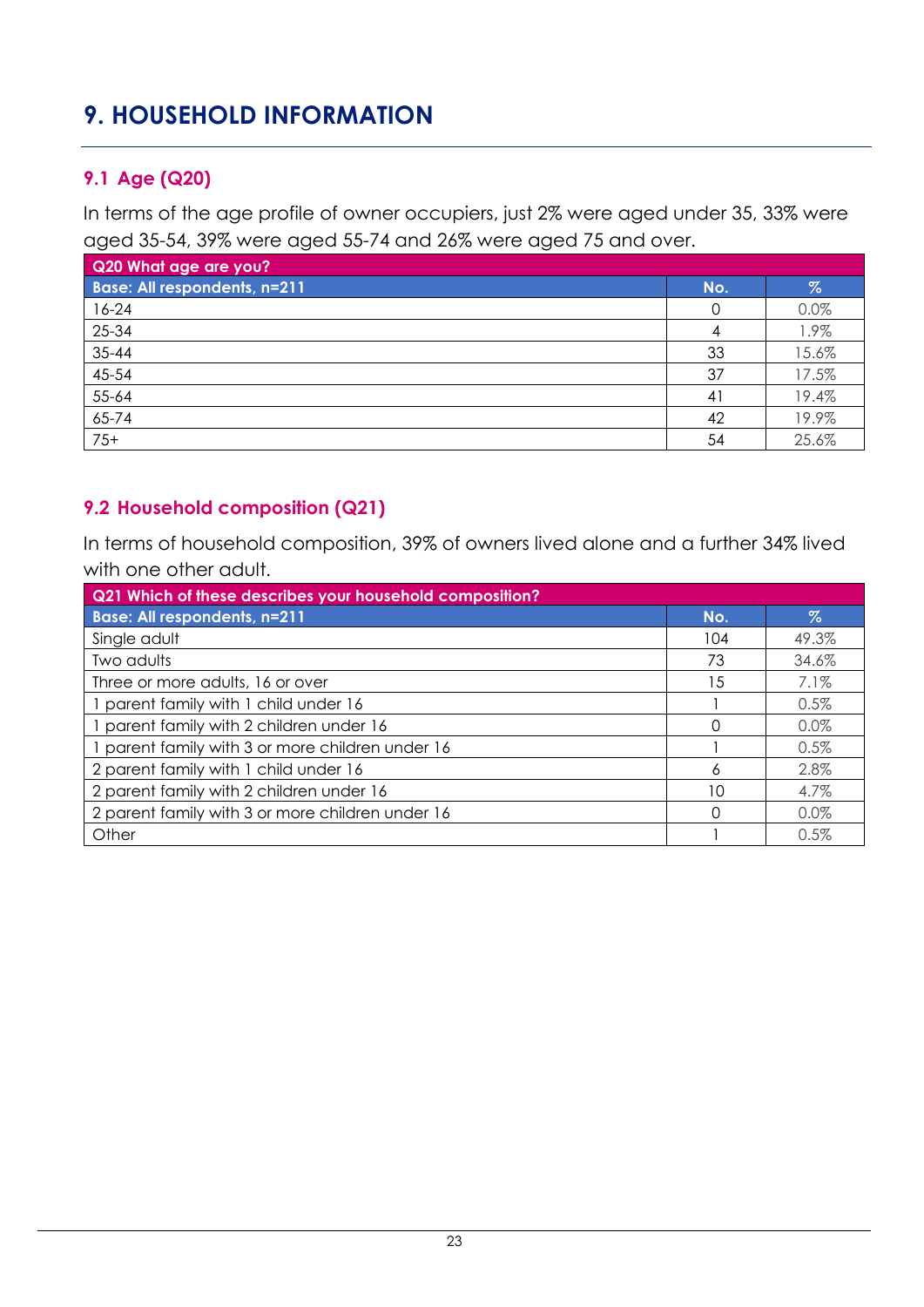### <span id="page-23-0"></span>**9.3 Working status (Q22)**

Over 4 in 10 respondents were in paid employment (43%) and 47% were retired.

| <b>Q22 Occupation status</b>                                                         |               |                                    |
|--------------------------------------------------------------------------------------|---------------|------------------------------------|
| <b>Base: All respondents, n=400</b>                                                  | Q22q<br>Owner | Q <sub>22b</sub><br><b>Partner</b> |
| Full time paid work (35 or more hours more week)                                     | 37.9%         | 23.7%                              |
| Part time paid work (less than 35 hours per week but more than 16<br>hours per week) | 4.3%          | $0.9\%$                            |
| Part time paid work (less than 16 hours per week)                                    | 0.5%          |                                    |
| Full time education                                                                  |               |                                    |
| Government training programme                                                        |               |                                    |
| Unemployed                                                                           | 2.8%          | 0.5%                               |
| Long term sick / disabled                                                            | 4.7%          | 0.5%                               |
| Looking after family                                                                 | $0.9\%$       | $2.4\%$                            |
| Retired                                                                              | 46.9%         | 16.6%                              |
| Other $-$ specify                                                                    | 1.9%          | 1.4%                               |
| No partner                                                                           |               | 54.0%                              |

### <span id="page-23-1"></span>**9.4 Health and disability (Q23)**

The vast majority said neither they or any other member of their family had a long-term health condition or disability (67%).

| Q23 Do you, or anyone in your household have any of the following conditions which have<br>lasted, or are expected to last, at least 12 months? [CODE ALL THAT APPLY] |               |         |
|-----------------------------------------------------------------------------------------------------------------------------------------------------------------------|---------------|---------|
| <b>Base: All respondents, n=211</b>                                                                                                                                   | No.           | $\%$    |
| Physical disability                                                                                                                                                   | 45            | 21.3%   |
| Long term illness, disease or condition                                                                                                                               | 29            | 13.7%   |
| Deafness or partial hearing loss                                                                                                                                      | 4             | 1.9%    |
| Developmental disorder (for example, Autistic Spectrum Disorder or<br>Asperger's Syndrome)                                                                            | 4             | 1.9%    |
| <b>Blindness or partial sight loss</b>                                                                                                                                | 3             | $1.4\%$ |
| Learning disability (for example Down's Syndrome)                                                                                                                     |               | 0.5%    |
| Learning difficulty (for example dyslexia)                                                                                                                            |               | $0.5\%$ |
| Mental health condition                                                                                                                                               |               | 0.5%    |
| Other condition, please write in                                                                                                                                      | $\mathcal{P}$ | $0.9\%$ |
| No condition                                                                                                                                                          | 141           | 66.8%   |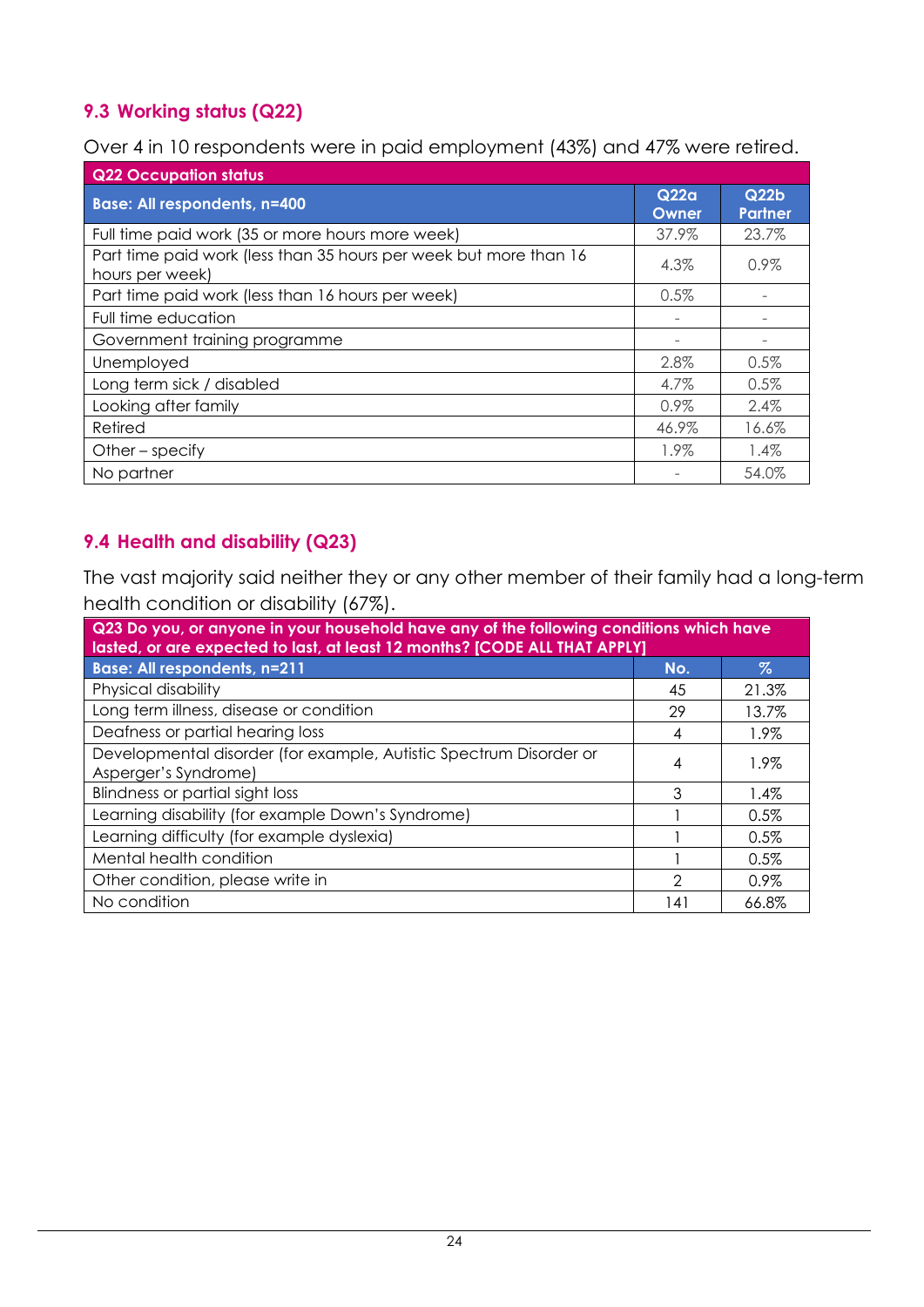### <span id="page-24-0"></span>**9.5 Ethnicity (Q24)**

Eight in ten owners were White Scottish and a further 12% were White British.

| Q24 What is your ethnic group?                           |                |       |
|----------------------------------------------------------|----------------|-------|
| <b>Base: All respondents, n=211</b>                      | No.            | $\%$  |
| White Scottish                                           | 169            | 80.1% |
| White Other British                                      | 25             | 11.8% |
| White Irish                                              | 6              | 2.8%  |
| White Gypsy/ Traveller                                   |                |       |
| White Polish                                             |                | 0.5%  |
| Other white ethnic group                                 |                |       |
| Any mixed or multiple ethnic groups                      |                | 0.5%  |
| Pakistani, Pakistani Scottish or Pakistani British       | 3              | 1.4%  |
| Indian, Indian Scottish or Indian British                | $\mathfrak{D}$ | 0.9%  |
| Bangladeshi, Bangladeshi Scottish or Bangladeshi British |                |       |
| Chinese, Chinese Scottish or Chinese British             |                |       |
| Other                                                    |                | 0.5%  |
| African, African Scottish or African British             |                | 0.5%  |
| Other                                                    |                |       |
| Caribbean, Caribbean Scottish or Caribbean British       |                |       |
| <b>Black, Black Scottish or Black British</b>            |                |       |
| Other                                                    |                |       |
| Arab, Arab Scottish or Arab British                      |                |       |
| Other                                                    | $\overline{2}$ | 0.9%  |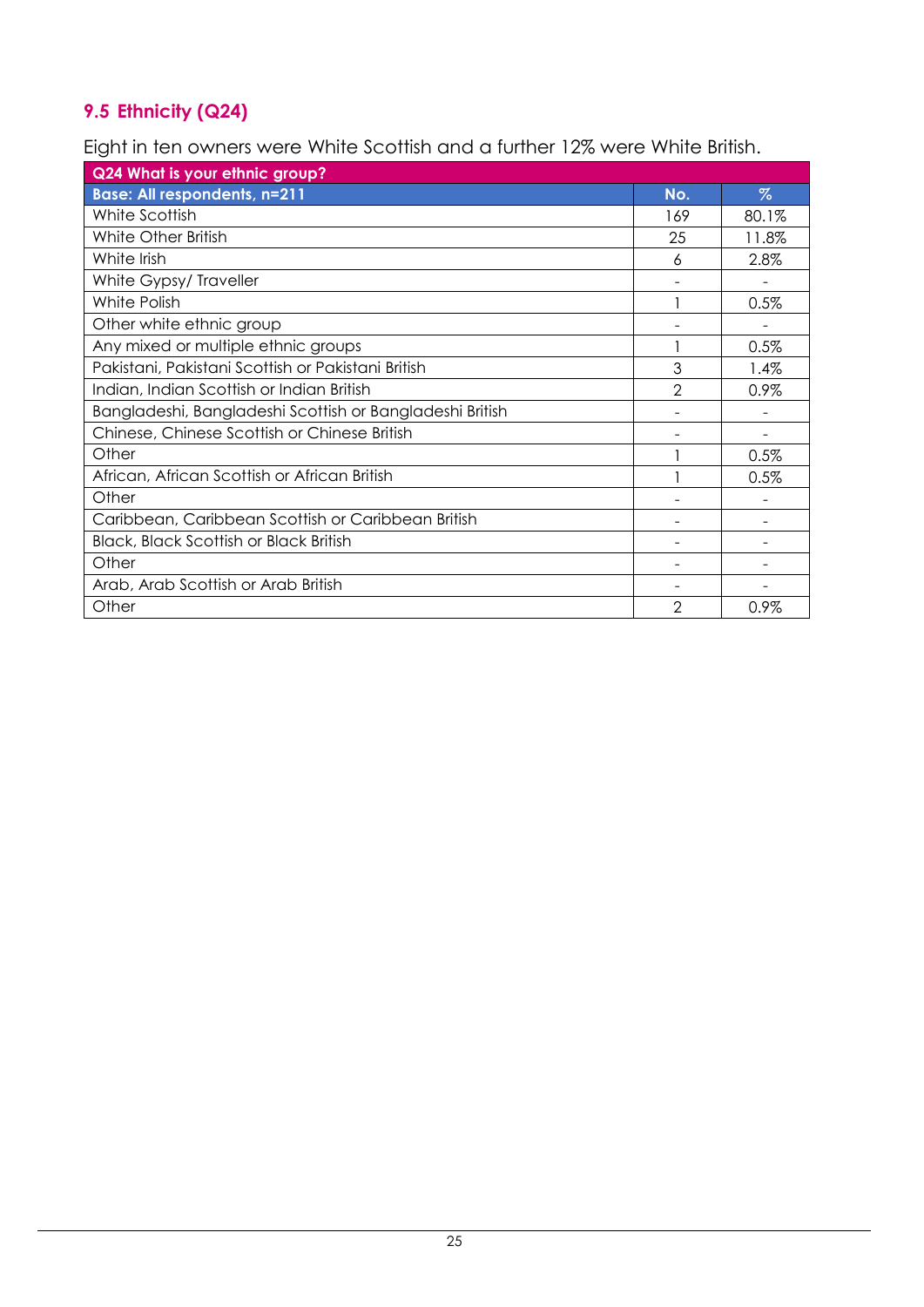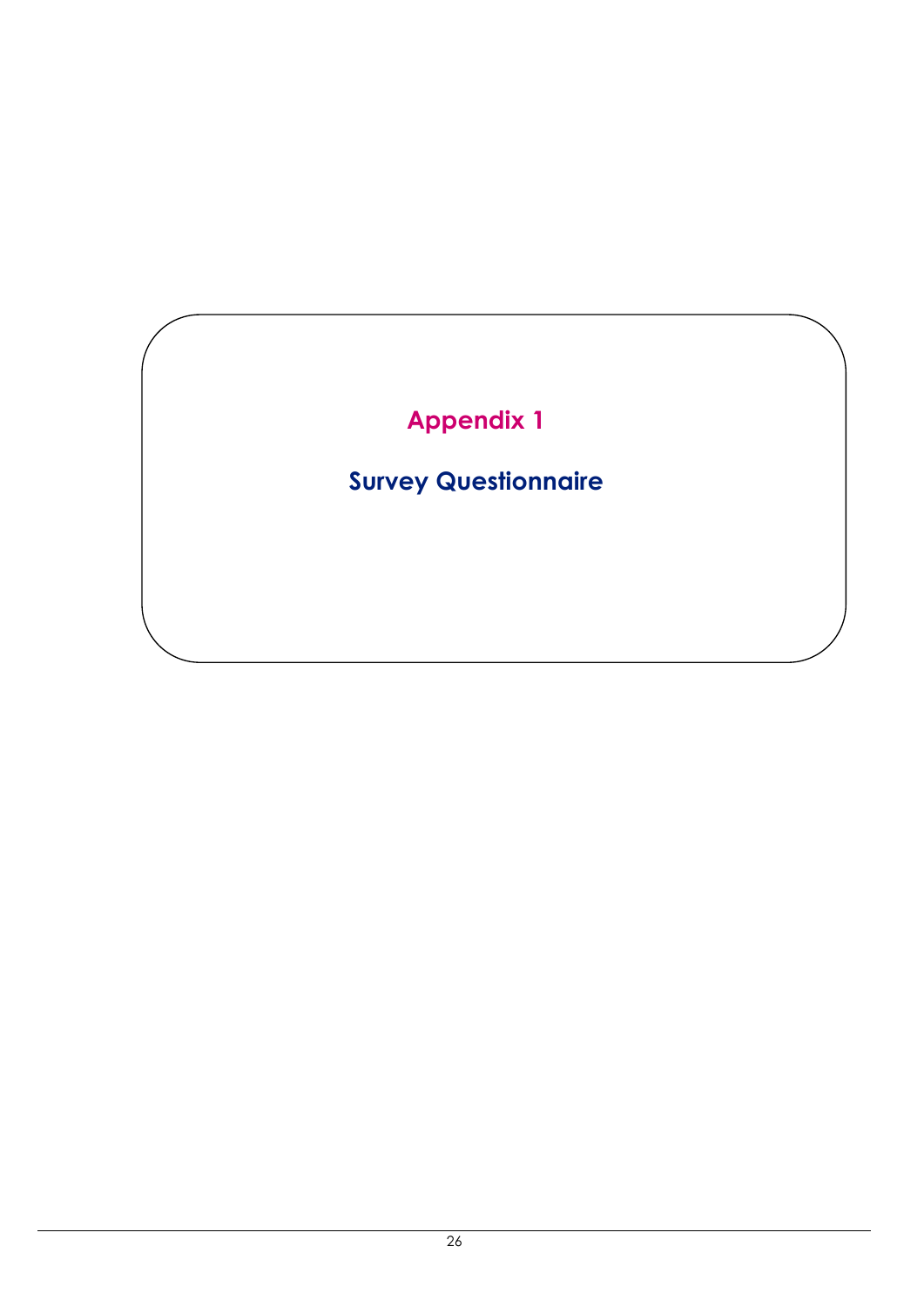

RRID:

| <b>Project number</b> | P1175                                                                    |
|-----------------------|--------------------------------------------------------------------------|
| <b>Project name</b>   | <b>New Gorbals Housing Association Owner Satisfaction Survey</b><br>2021 |

**INTRODUCTION (Read out)** 'Hello, my name is \_\_\_\_\_\_\_\_\_\_\_\_\_\_\_\_\_. I am undertaking a survey for **New Gorbals Housing Association** to find out owners' views on the service they receive. The survey also asks a few questions about you and your household. This information is only used to create an overall picture of the profile of owners housed by the Association and will help them develop services to meet those needs. The survey will take about 15 minutes to complete. Can you spare the time to speak me just now?

Can I assure you that all your answers will remain totally confidential and anonymous. Nobody at **New Gorbals** will know what answers you have given without your permission. You do not need to answer any questions you don't want to and you have the right to end the interview at any time. Calls will be recorded for quality control purposes. Can I confirm that you are happy to take part in the survey?

#### **INTERVIEWER: IF RESPONDENT IS HAPPY TO PARTICIPATE IN THE RESEARCH SIGN BELOW AND RECORD RESPONDENT RRID AND SURNAME ACCURATELY- ENSURE RRID MATCHES SAMPLE DATABASE INTERVIEWER DECLARATION:**

*I declare that this interview was carried out according to instructions, within the Market Research Society's Code of Conduct, and that the respondent consented to participate in the research.*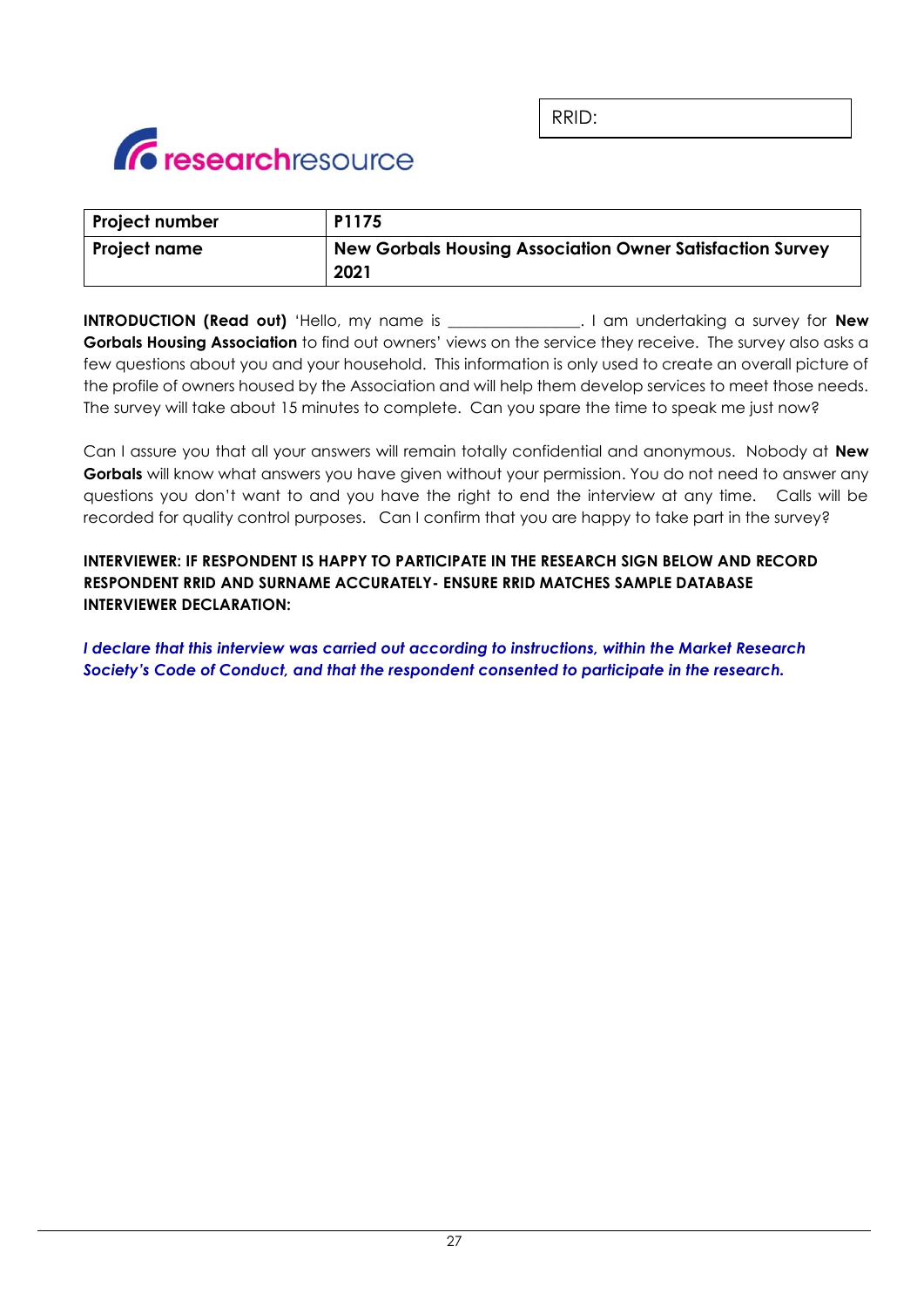#### **Overall satisfaction**

#### **1. Taking everything into account, how satisfied or dissatisfied are you with the factoring service provided by New Gorbals Housing Association?**

| Very satisfied                                                                          |   | Go to Q2  |
|-----------------------------------------------------------------------------------------|---|-----------|
| <b>Fairly satisfied</b>                                                                 |   |           |
| Neither satisfied nor dissatisfied                                                      |   |           |
| <b>Fairly dissatisfied</b>                                                              | 4 | Go to Q1b |
| Very dissatisfied                                                                       |   |           |
| No opinion                                                                              | 6 | Go to Q2  |
| Q1b Can you please explain why you are not satisfied with the overall service provided? |   |           |

#### **Information and Participation**

#### **2. New Gorbals uses a number of ways to keep residents informed. Which method(s) do you prefer New Gorbals to use to keep you informed about services generally? ALL THAT APPLY**

| Email                  |  |
|------------------------|--|
| Social media           |  |
| Text message           |  |
| Website                |  |
| Newsletter             |  |
| Letter                 |  |
| Other (please specify) |  |
|                        |  |

#### **3. How good or poor do you feel New Gorbals is at keeping you informed about their services and decisions?**

| Very good                                                                                   |  | Go to Q4  |
|---------------------------------------------------------------------------------------------|--|-----------|
| Fairly good                                                                                 |  |           |
| Neither good nor poor                                                                       |  | Go to Q3b |
| Fairly poor                                                                                 |  |           |
| Very poor                                                                                   |  |           |
| Q3b - If not good, can you explain how New Gorbals could improve how they keep you informed |  |           |
| about their services and decisions? [CODES 3, 4, 5]                                         |  |           |
|                                                                                             |  |           |

#### **4. How would you prefer to communicate with New Gorbals Housing Association?**

| Email                  |  |
|------------------------|--|
| Social media           |  |
| Text message           |  |
| WhatsApp               |  |
| Facetime               |  |
| Telephone              |  |
| Other (please specify) |  |
|                        |  |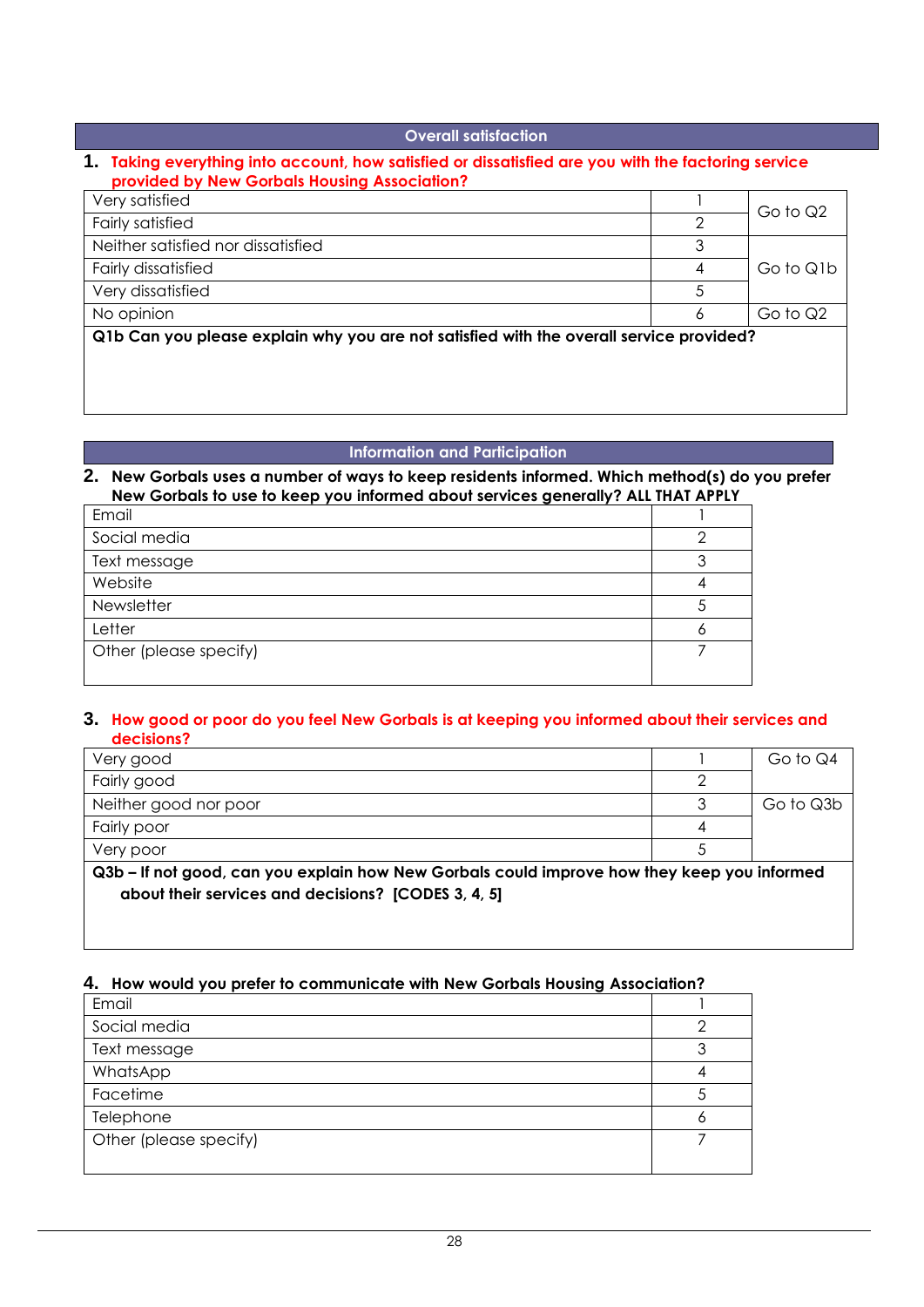**5. New Gorbals provide a range of ways in which residents can participate in their decision-making processes. A) Can you tell me firstly if you were aware of these ways in which you could get involved? B) Then, can you tell me which methods would you prefer New Gorbals to use to consult**  with you about issues that may affect you? (as many that apply)

|                                                         | Aware | Prefer |
|---------------------------------------------------------|-------|--------|
| Via the website                                         |       |        |
| Via social media (Facebook and Twitter)                 |       |        |
| Repairs satisfaction surveys/ mini satisfaction surveys |       |        |
| Joining the Association's Management Committee          |       |        |
| Joining a resident group                                |       |        |
| Participating in occasional focus groups                | o     |        |
| Close meetings, if requested                            |       |        |
| Other (please advise)                                   | 8     | 8      |
|                                                         |       |        |
| None                                                    |       |        |

#### **6. What, if anything, stops you becoming more involved with the Association? [INTERVIEWER: DO NOT PROMPT]**

| Childcare commitments                                     |    |
|-----------------------------------------------------------|----|
| Work commitments                                          | 2  |
| Health / disability issues                                | 3  |
| Not interested                                            | 4  |
| Don't think I have anything to contribute                 | 5  |
| Do not know how to get involved, although I would like to | 6  |
| Lack confidence in speaking up                            | 7  |
| Don't understand enough about the work of the Association | 8  |
| Not aware of any meetings/opportunities to participate    | 9  |
| Don't think they listen anyway                            | 10 |
| Happy with things as they are                             | 11 |
| Other – please specify                                    | 12 |
| Nothing, I am already involved                            | 13 |

#### **7. Do you think New Gorbals does enough to get residents involved?**

| Yes       |  |
|-----------|--|
| <b>No</b> |  |

#### **The Neighbourhood**

#### **8. Overall, how satisfied or dissatisfied are you with your neighbourhood as a place to live? [INTERVIEWER NOTE: Neighbourhood is defined as the street in which the owner lives and the immediate surrounding area.]**

| Very satisfied                     |  |
|------------------------------------|--|
| <b>Fairly satisfied</b>            |  |
| Neither satisfied nor dissatisfied |  |
| <b>Fairly dissatisfied</b>         |  |
| Very dissatisfied                  |  |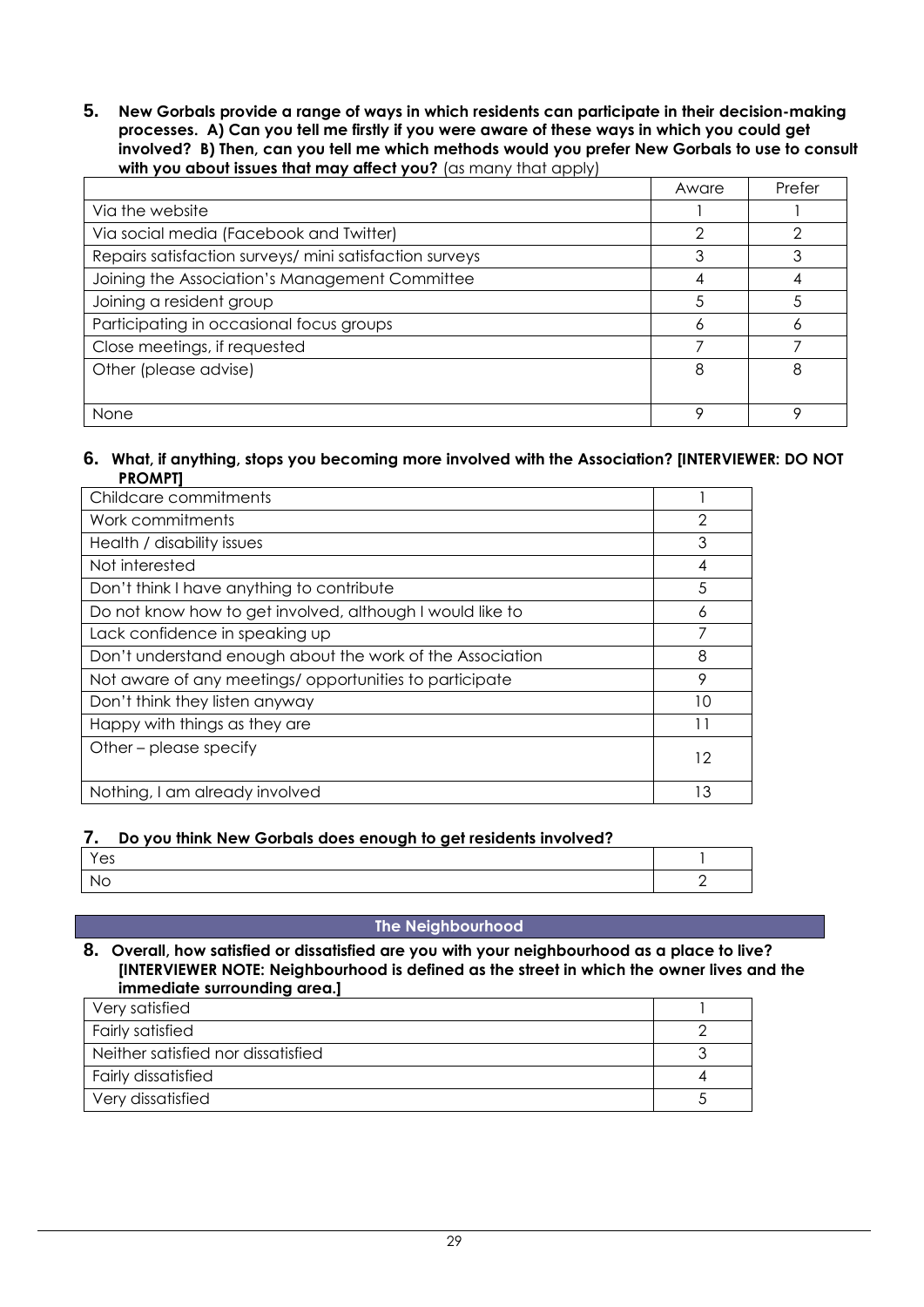#### **9. New Gorbals provide an estate management service. How satisfied are you with the following aspects of this service, where it is provided by New Gorbals?**

|                                                            | Very      | Fairly    | Neither /  | Fairly | Very                      | Don't |
|------------------------------------------------------------|-----------|-----------|------------|--------|---------------------------|-------|
|                                                            | Satisfied | Satisfied | <b>Nor</b> |        | Dissatisfied Dissatisfied | know/ |
|                                                            |           |           |            |        |                           | NA.   |
| Garden and backcourt landscape                             |           | 2         | 3          |        | 5                         |       |
| maintenance                                                |           |           |            |        |                           |       |
| NGHA litter picking                                        |           | 2         | 3          |        |                           |       |
| Concierge and estate warden service                        |           | ↷         | 3          |        | 5                         |       |
| Communal close cleaning service                            |           | 2         | 3          |        | 5                         |       |
| If dissatisfied with any of the above, please tell us why? |           |           |            |        |                           |       |
|                                                            |           |           |            |        |                           |       |

#### **10.How satisfied are you with the following aspects of these estate services which are provided by Glasgow City Council?**

| Satisfied                                                  | Satisfied |            |  |                           |           |
|------------------------------------------------------------|-----------|------------|--|---------------------------|-----------|
|                                                            |           | <b>Nor</b> |  | Dissatisfied Dissatisfied | know/     |
|                                                            |           |            |  |                           | <b>NA</b> |
|                                                            | 2         | 3          |  |                           | 6         |
|                                                            |           |            |  |                           |           |
|                                                            |           |            |  |                           |           |
|                                                            |           |            |  |                           |           |
| If dissatisfied with any of the above, please tell us why? |           |            |  |                           |           |
|                                                            |           |            |  |                           |           |

#### **11.Overall, how satisfied or dissatisfied are you with your factor's contribution to the management of the neighbourhood you live in?**

| Very satisfied                                                                                  |  | Go to Q12  |  |  |
|-------------------------------------------------------------------------------------------------|--|------------|--|--|
| <b>Fairly satisfied</b>                                                                         |  |            |  |  |
| Neither satisfied nor dissatisfied                                                              |  |            |  |  |
| <b>Fairly dissatisfied</b>                                                                      |  | Go to Q11b |  |  |
| Very dissatisfied                                                                               |  |            |  |  |
| .011k Osa wayaalahi kawwayna halkaaliga wilk waya laadlaada agabku liga ta lka magaagaala ta ta |  |            |  |  |

**Q11b Can you explain how your satisfaction with your landlord's contribution to the management of the neighbourhood could be improved?**

#### **Value for money**

| 12. Are you aware of your responsibilities as an owner under your Deed of Condition? |  |
|--------------------------------------------------------------------------------------|--|
| Yes                                                                                  |  |
| No                                                                                   |  |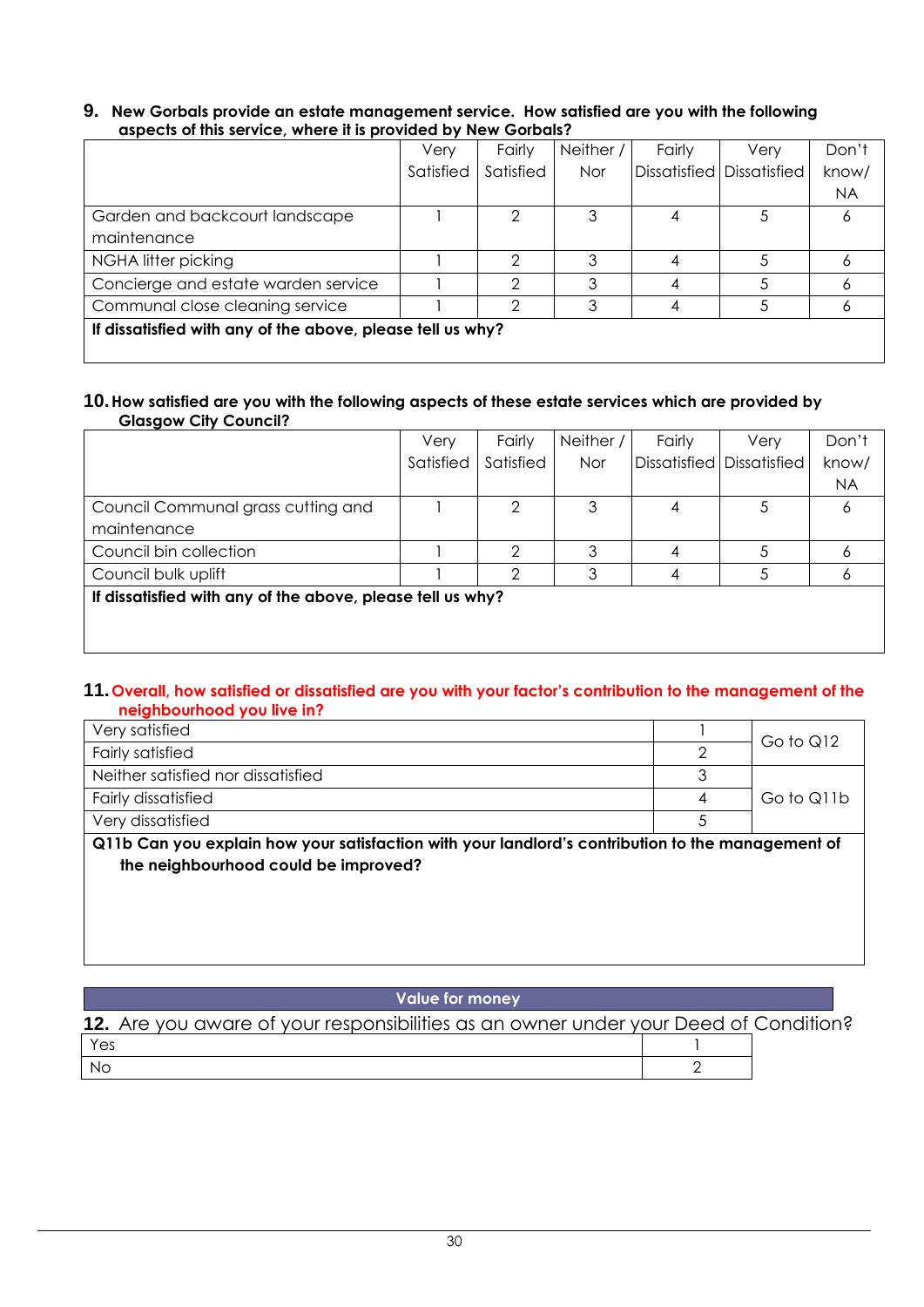#### **13. Taking account of the services you receive, do you think your factoring charge represents good value for money?**

| Very good value            |  |
|----------------------------|--|
| Good value                 |  |
| Neither good nor bad value |  |
| Poor value                 |  |
| Very poor value            |  |
| Don't know                 |  |

#### **Shaping the future**

**14. Thinking about the overall service provided by New Gorbals, what do you think they do best?**

#### **15.And if there was one thing that New Gorbals could do to improve their overall service, what would it be?**

#### **Covid Pandemic**

#### **16.Generally, how satisfied or dissatisfied have you been with New Gorbals during the covid pandemic over the last year?**

| Very satisfied                     |           |
|------------------------------------|-----------|
| Fairly satisfied                   |           |
| Neither satisfied nor dissatisfied | Go to Q17 |
| <b>Fairly dissatisfied</b>         |           |
| Very dissatisfied                  |           |

#### **17.Can you explain why you say that?**

### **18.Do you feel New Gorbals have kept you informed of the changes to services available due to Covid**

| 102 |   |                           |
|-----|---|---------------------------|
| Yes |   | Go to                     |
| No  | - | $\boldsymbol{\mathsf{v}}$ |

#### **19.Is there anything that New Gorbals could have done better during this time?**

| Yes (please explain) |           |
|----------------------|-----------|
|                      | Go to Q20 |
| No                   |           |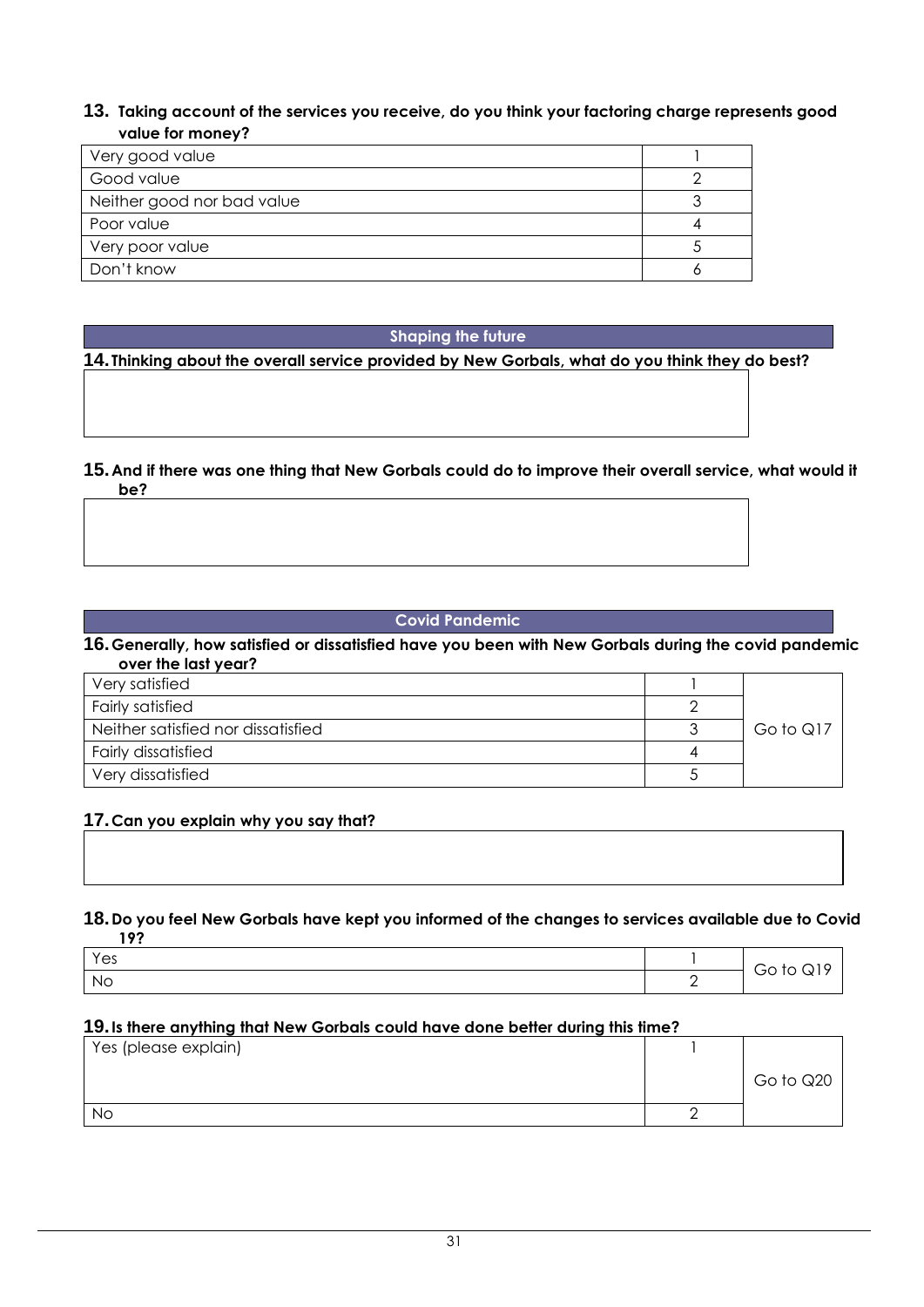#### **YOU AND YOUR HOUSEHOLD**

**Finally, I'd like to ask you some questions about your household. This information is strictly confidential and will not be passed onto the Association with any reference to your address or name. This information is only used to create an overall picture of the type of residents who live in the area.**

#### **20.What age are you?**

| $16-24$                                                         |  |
|-----------------------------------------------------------------|--|
| $25 - 34$                                                       |  |
|                                                                 |  |
|                                                                 |  |
|                                                                 |  |
|                                                                 |  |
| $\frac{35-44}{35-54}$ $\frac{45-54}{55-64}$ $\frac{65-74}{75+}$ |  |

#### **21.Which of these describes your household composition?**

| Single adult                                     |    |
|--------------------------------------------------|----|
| Two adults                                       |    |
| Three or more adults, 16 or over                 | 3  |
| 1 parent family with 1 child under 16            | 4  |
| 1 parent family with 2 children under 16         | 5  |
| 1 parent family with 3 or more children under 16 | Ô  |
| 2 parent family with 1 child under 16            |    |
| 2 parent family with 2 children under 16         | 8  |
| 2 parent family with 3 or more children under 16 | 9  |
| Other (please specify)                           | 10 |
|                                                  |    |
|                                                  |    |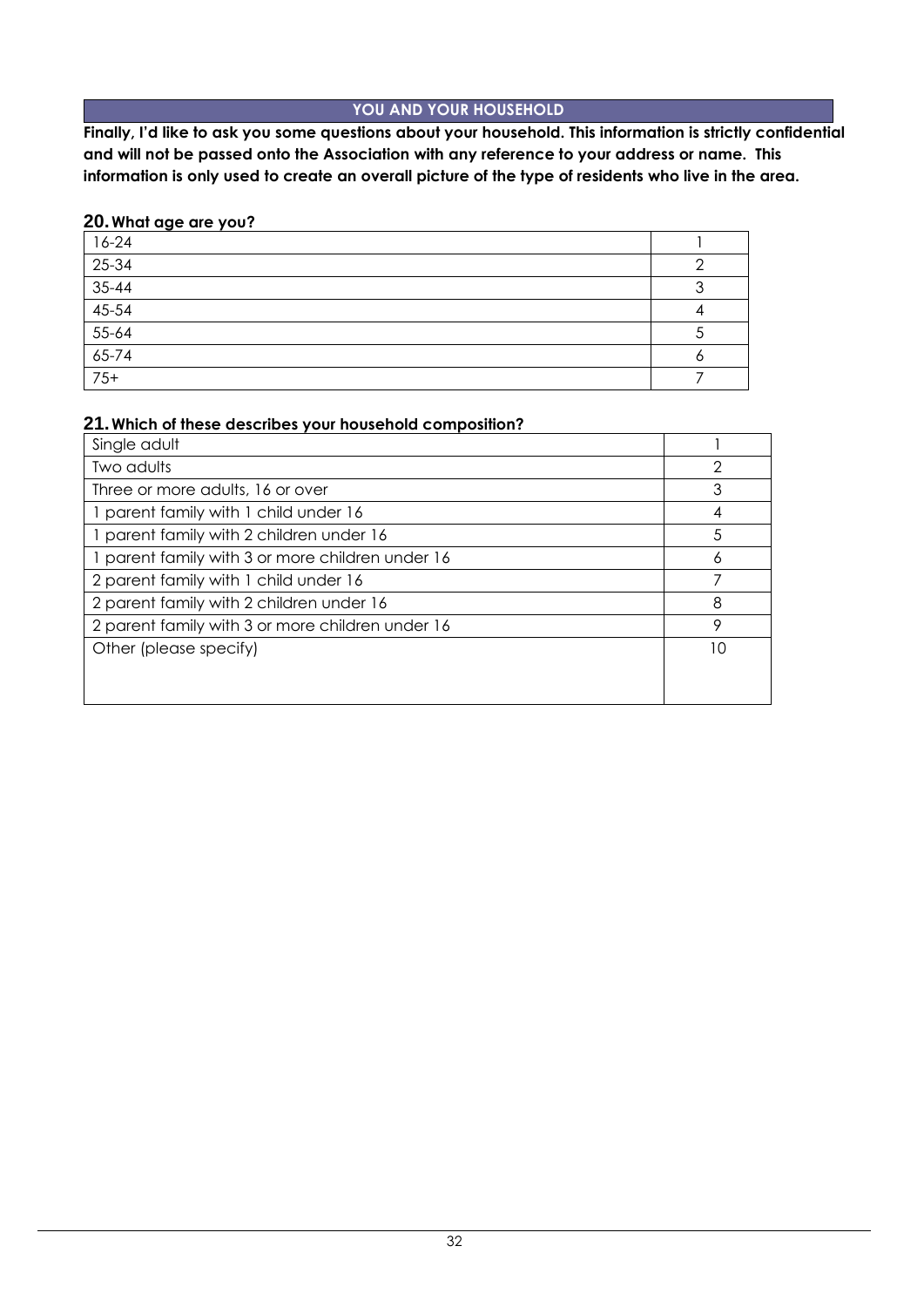#### **22.** How would you describe the occupational status of you and your partner/spouse at present?

|                                                           | You | Partner |
|-----------------------------------------------------------|-----|---------|
| Full time paid work (35 or more hours more week)          |     |         |
| Part time paid work (less than 35 hours per week but more | 2   |         |
| than 16 hours per week)                                   |     |         |
| Part time paid work (less than 16 hours per week)         | 3   | 3       |
| Full time education                                       | 4   |         |
| Government training programme                             | 5   | 5       |
| Unemployed                                                | 6   |         |
| Long term sick / disabled                                 |     |         |
| Looking after family                                      | 8   | 8       |
| Retired                                                   | 9   | 9       |
| Other $-$ specify                                         | 10  | חו      |
|                                                           |     |         |
| No partner                                                |     |         |

#### **23.Do you, or anyone in your household have any of the following conditions which have lasted, or are expected to last, at least 12 months? [CODE ALL THAT APPLY]**

| Deafness or partial hearing loss                                   |    |
|--------------------------------------------------------------------|----|
| Blindness or partial sight loss                                    | 2  |
| Learning disability (for example Down's Syndrome)                  | 3  |
| Learning difficulty (for example dyslexia)                         | 4  |
| Developmental disorder (for example, Autistic Spectrum Disorder or | 5  |
| Asperger's Syndrome)                                               |    |
| Physical disability                                                | 6  |
| Mental health condition                                            |    |
| Long term illness, disease or condition                            | 8  |
| Other condition, please write in                                   | 9  |
|                                                                    |    |
| No condition                                                       | 10 |

#### **24. What is your ethnic group?**

| <b>WHITE</b>                                             |                |
|----------------------------------------------------------|----------------|
| White Scottish                                           |                |
| White Other British                                      | $\overline{2}$ |
| White Irish                                              | 3              |
| White Gypsy/Traveller                                    | 4              |
| White Polish                                             | 5              |
| Other white ethnic group                                 | 6              |
| <b>MIXED OR MULTIPLE ETHNIC GROUPS</b>                   |                |
| Any mixed or multiple ethnic groups                      |                |
| ASIAN, ASIAN SCOTTISH OR ASIAN BRITISH                   |                |
| Pakistani, Pakistani Scottish or Pakistani British       | 8              |
| Indian, Indian Scottish or Indian British                | 9              |
| Bangladeshi, Bangladeshi Scottish or Bangladeshi British | 10             |
| Chinese, Chinese Scottish or Chinese British             | 11             |
| Other                                                    | 12             |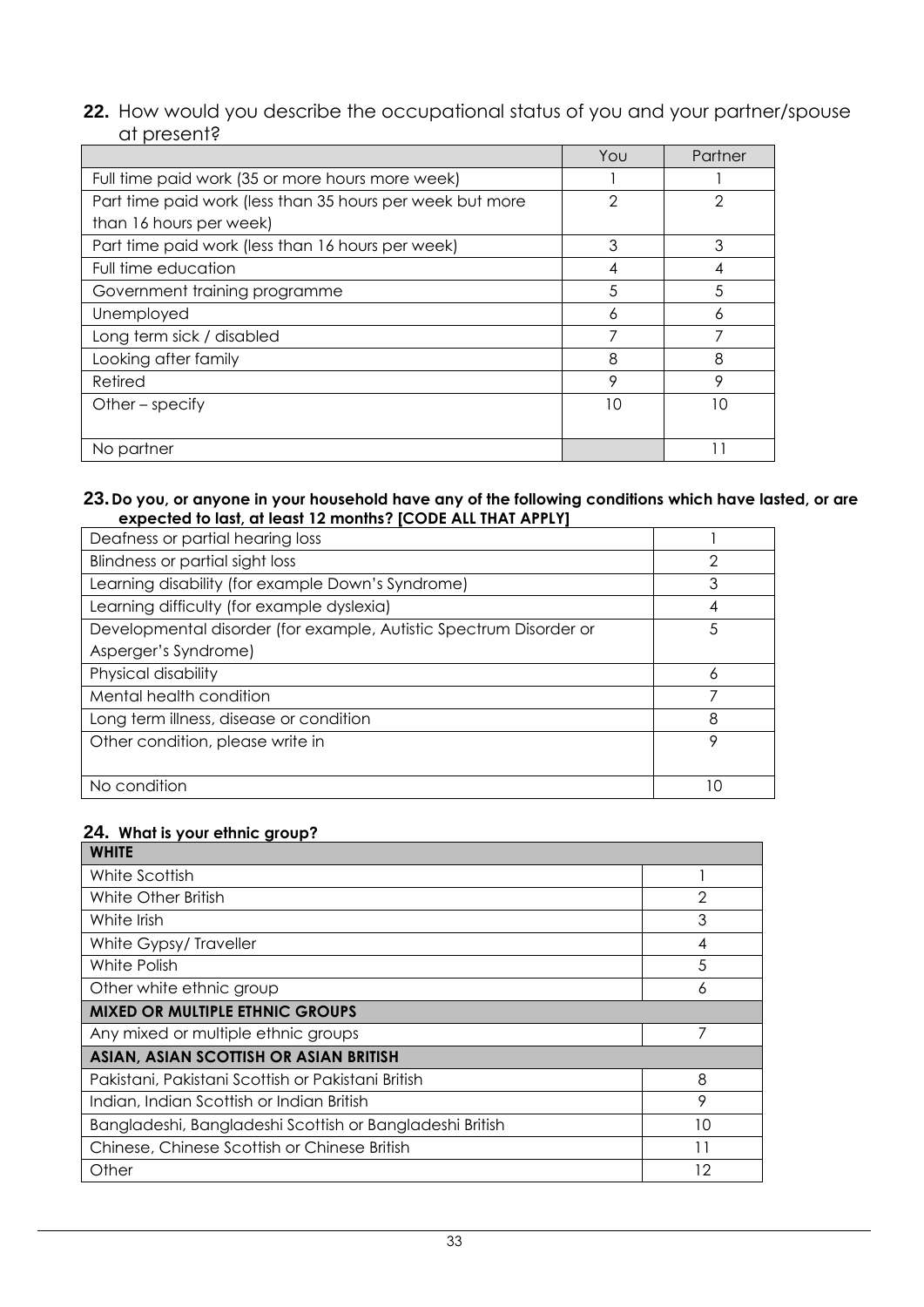| <b>AFRICAN,</b>                                    |     |
|----------------------------------------------------|-----|
| African, African Scottish or African British       | 13  |
| Other                                              | 14  |
| <b>CARIBBEAN OR BLACK</b>                          |     |
| Caribbean, Caribbean Scottish or Caribbean British | 15  |
| <b>Black, Black Scottish or Black British</b>      | 16  |
| Other                                              | 17  |
| <b>OTHER ETHNIC GROUP</b>                          |     |
| Arab, Arab Scottish or Arab British                | 18  |
| Other                                              | ∣ 9 |

#### **25.Do you have any other comments you wish to make about New Gorbals and the services it provides?**

| PIOTINGS.             |               |
|-----------------------|---------------|
| Yes (please write in) |               |
|                       |               |
|                       |               |
|                       |               |
|                       |               |
|                       |               |
|                       |               |
| <b>No</b>             | $\mathcal{D}$ |

- **Thank you very much for completing the questionnaire.**
- **Would you like to take a note of our website where you will see our privacy notice which will tell you more about how we use the information you provide?**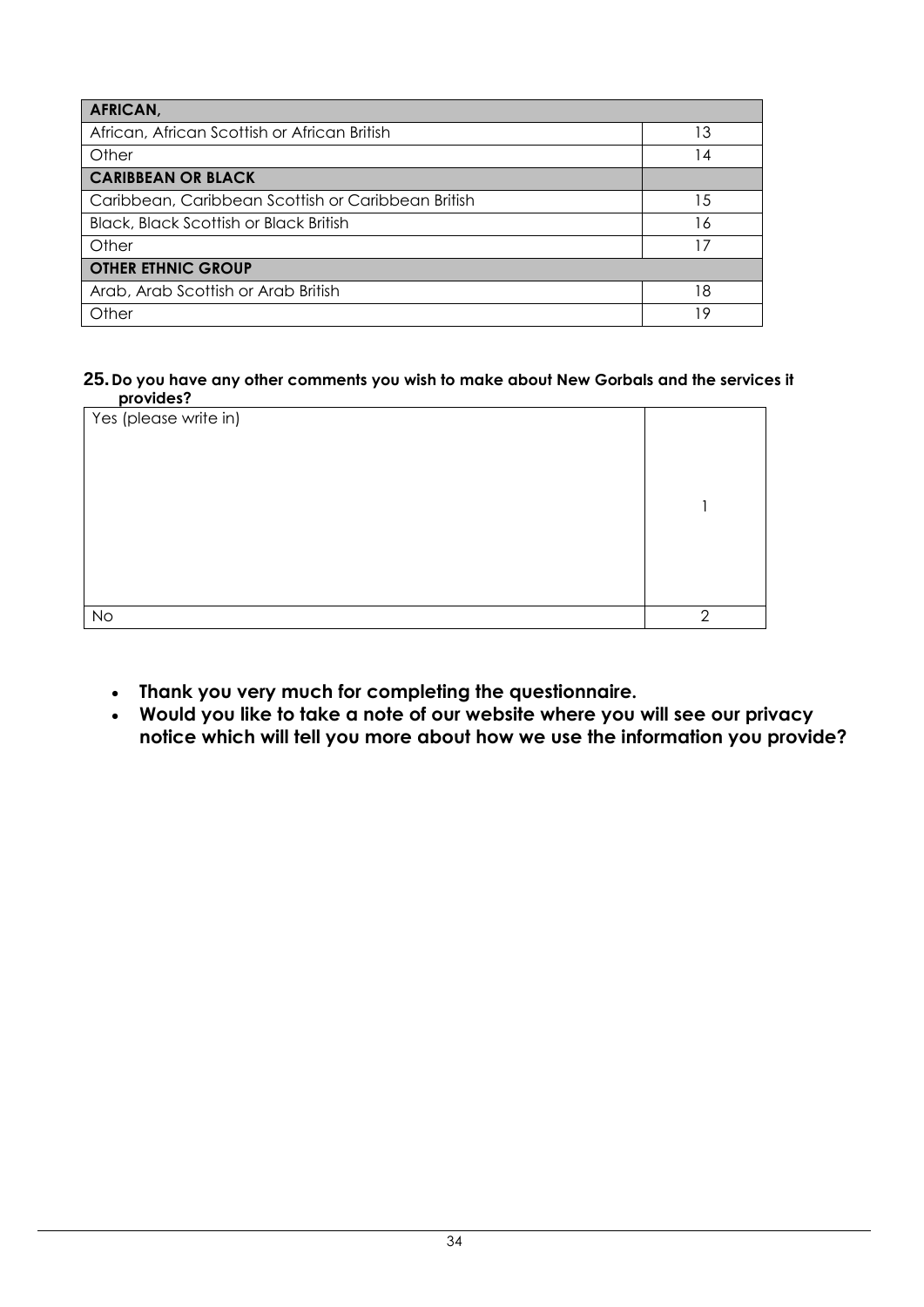## **Appendix 2**

## **Technical Report Summary**